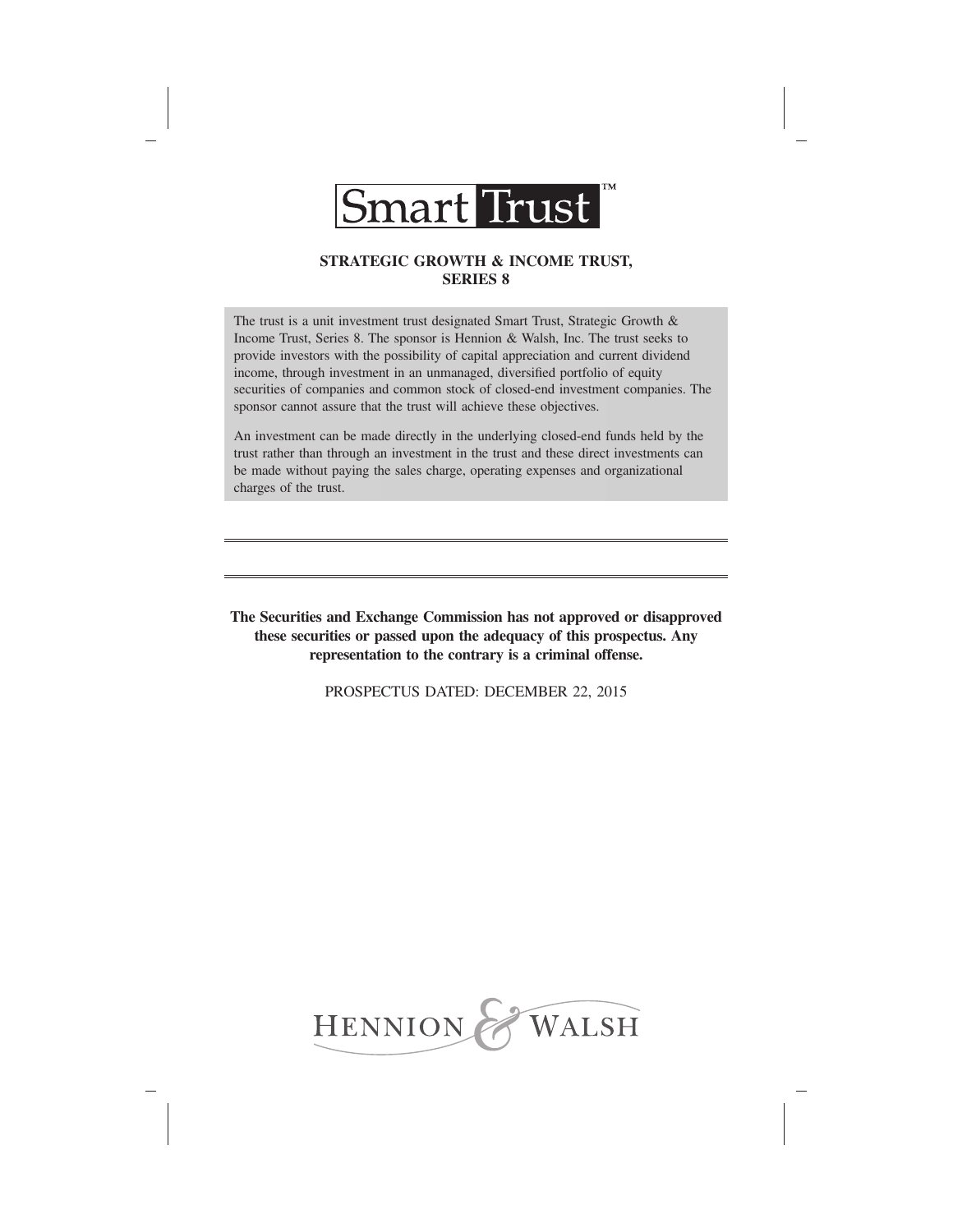### **TABLE OF CONTENTS**

**Page**

| PART A |  |
|--------|--|
|        |  |
|        |  |
|        |  |
|        |  |
|        |  |
|        |  |
|        |  |

# PART B

No person is authorized to give any information or to make any representations with respect to this trust not contained in this prospectus. The trust is registered as a unit investment trust under the Investment Company Act of 1940. Such registration does not imply that the trust or any of its units have been guaranteed, sponsored, recommended or approved by the United States or any state or any agency or officer thereof. This prospectus does not constitute an offer to sell, or a solicitation of an offer to buy, securities in any state to any person to whom it is not lawful to make such offer in such state.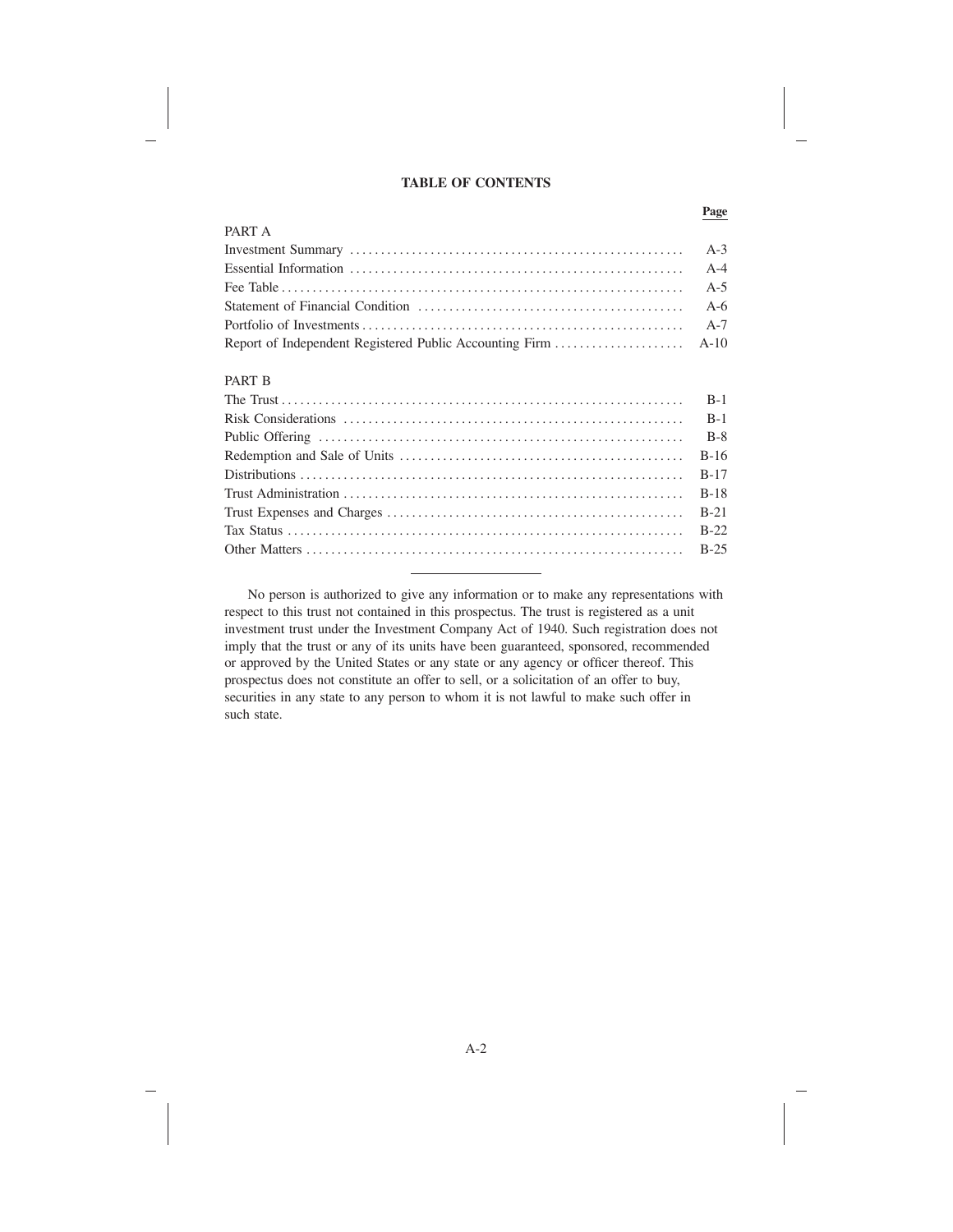## **INVESTMENT SUMMARY**

**INVESTMENT OBJECTIVE.** The trust seeks to provide investors with the possibility of capital appreciation and current dividend income. There is no guarantee that the investment objectives of the trust will be achieved.

**PRINCIPAL INVESTMENT STRATEGY.** The trust seeks to achieve its objective through investment in equity securities of companies and common stock of closed-end investment companies, known as closed-end funds. The sponsor selects the equity securities of companies and common stock of closed-end funds that it believes are well positioned to provide for total return potential over the term of the trust within a well-diversified, dividend-paying portfolio. To select the portfolio of the trust, the sponsor followed a disciplined process which includes both quantitative screening and qualitative analysis.

**PRINCIPAL RISK CONSIDERATIONS.** Unitholders can lose money by investing in this trust. An investment in units of the trust should be made with an understanding of the risks related to the trust, such as the following:

- *Security prices will fluctuate.* The value of your investment may fall over time.
- *The financial condition of an issuer may worsen or its credit ratings may drop, resulting in a reduction in the value of your units.* This may occur at any point in time, including during the initial offering period.
- *The value of bonds or other fixed income securities held by the funds will generally fall if interest rates, in general, rise.* No one can predict whether interest rates will rise or fall in the future.
- *The issuer of a security may be unwilling or unable to make income and/or principal payments in the future.* This may reduce the level of distributions the trust or the funds pay which could reduce your income and cause the value of your units to fall.
- *The trust invests in shares of closed-end funds.* Shares of these funds tend to trade at a discount from their net asset value and are subject to risks related to factors such as the manager's ability to achieve a fund's objective and market conditions affecting a fund's investments. The trust and funds have management and operating expenses. You will bear not only your share of the trust's expenses, but also the expenses of the funds. By investing in other funds, the trust incurs greater expenses than you would incur if you invested directly in the funds.
- *Certain funds may invest in securities rated below investment grade and considered to be "junk" securities.* These securities are considered to be speculative and are subject to greater market and credit risks. Accordingly, the risk of default is higher than investment grade securities. In addition, these securities may be more sensitive to interest rate changes and may be more likely to make early returns of principal.
- *The trust is not actively managed.* Except in limited circumstances, the trust will hold, and continue to buy, shares of the same securities even if their market value declines.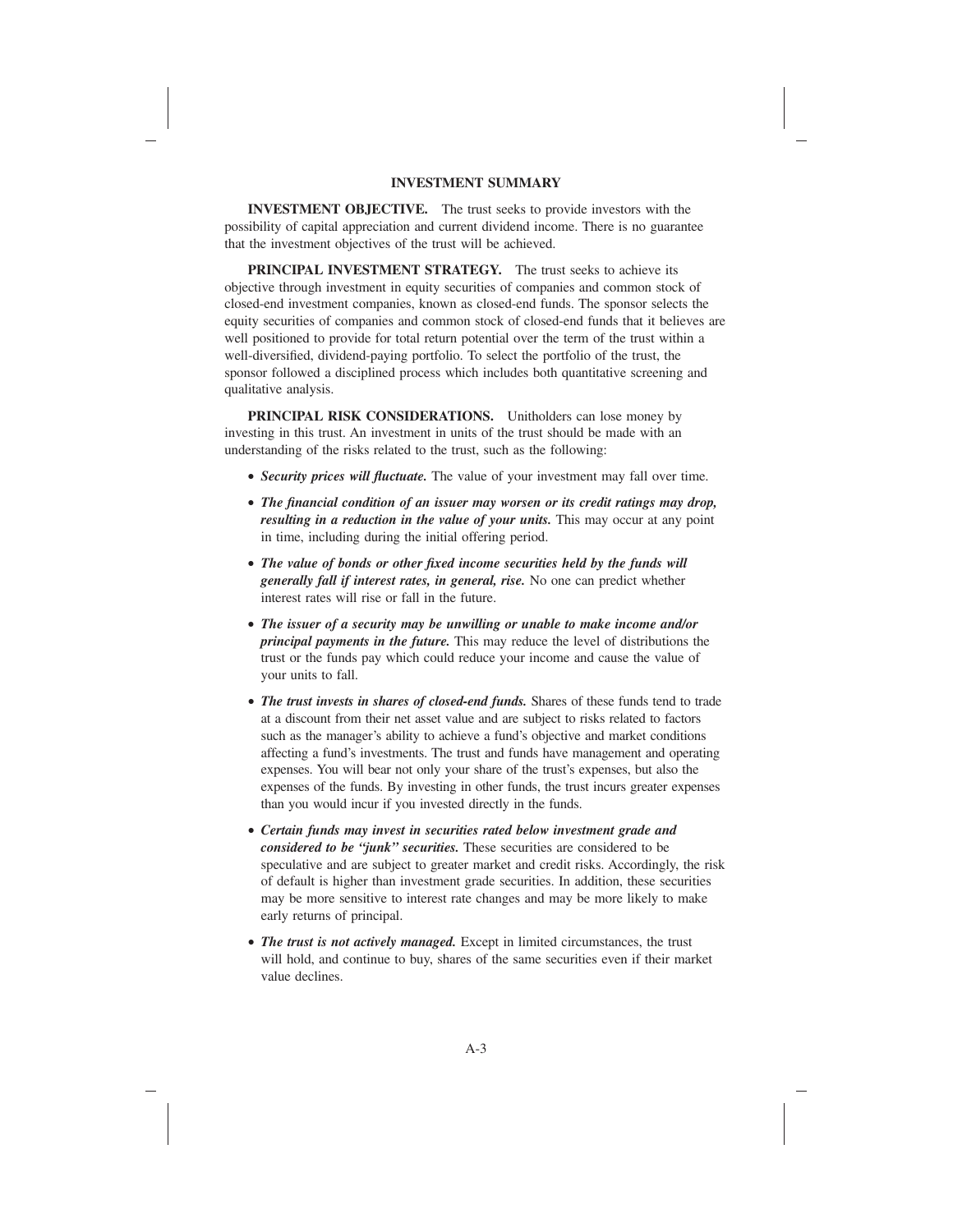### **ESSENTIAL INFORMATION**

**Unit Price on Initial Date of Deposit:** \$10.00 **Initial Date of Deposit:** December 22, 2015 **Mandatory Termination Date:** December 21, 2017 Record Dates: 10<sup>th</sup> day of each month, commencing January 2016 **Distribution Dates:** 25th day of each month, commencing January 2016 **Standard CUSIP Numbers:** Cash: 83182T102 Reinvestment: 83182T110 **Fee Based CUSIP Numbers:** Cash: 83182T128 Reinvestment: 83182T136 **Ticker Symbol**: SMGIIX

**Minimum Investment:** \$1,000/100 units (may vary by selling firm)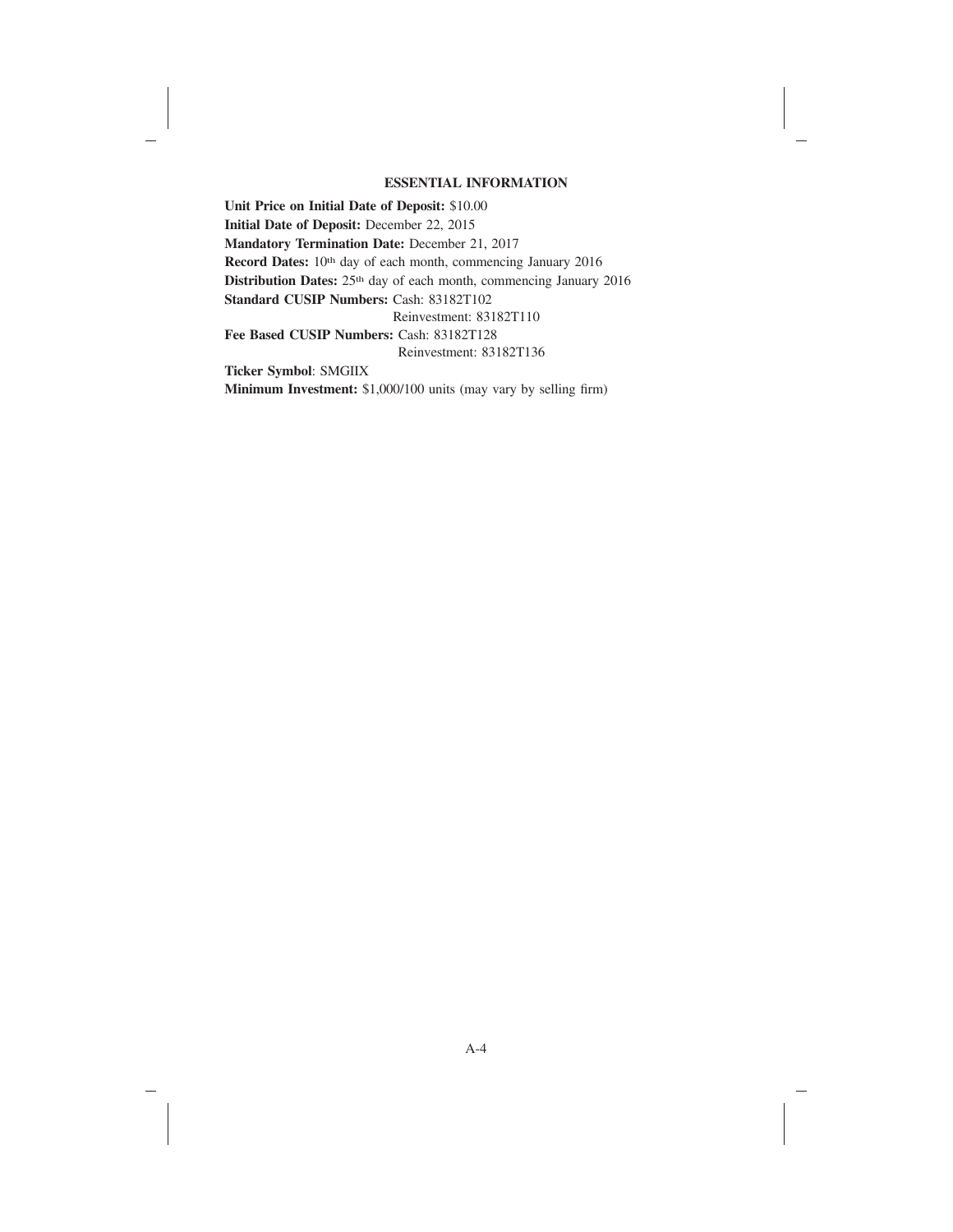| <b>Unitholder Transaction Expenses</b><br>(fees paid directly from your investment)* | As a $\%$ of<br><b>Initial Unit Price</b>   | <b>Amounts</b> per<br>100 Units |
|--------------------------------------------------------------------------------------|---------------------------------------------|---------------------------------|
| Initial Sales Charge                                                                 | $1.00\%$                                    | \$10.00                         |
| Deferred Sales Charge                                                                | 2.45                                        | 24.50                           |
| Creation & Development Fee                                                           | 0.50                                        | 5.00                            |
| Maximum Sales Charge                                                                 | $3.95\%$                                    | \$39.50                         |
| Estimated Organization Costs                                                         | $0.555\%$                                   | \$5.55                          |
| <b>Estimated Annual Operating Expenses</b><br>(expenses deducted from trust assets)  | As a $\%$ of<br><b>Net Assets</b>           | <b>Amounts</b> per<br>100 Units |
|                                                                                      | 0.110%                                      | \$1.05                          |
| Supervisor Fee                                                                       | 0.037                                       | 0.35                            |
| Other Operating Expenses                                                             | 0.077                                       | 0.74                            |
| Acquired Fund Fees and Expenses**                                                    | 1.059                                       | 10.11                           |
|                                                                                      | 1.283%                                      | \$12.25                         |
| <b>Example</b>                                                                       | <b>Cumulative Expenses Paid for Period:</b> |                                 |
|                                                                                      | 1 year                                      | 2 years<br>(life of trust)      |
| This example helps you compare the cost of this                                      |                                             |                                 |
| trust with other unit investment trusts and mutual                                   |                                             |                                 |
| funds. The example assumes that the expenses do                                      |                                             |                                 |
| not change and that the trust's annual return is                                     |                                             |                                 |
| 5%. Your actual returns and expenses will vary.                                      |                                             |                                 |
| Based on these assumptions, you would pay                                            |                                             |                                 |
| these expenses for every $$10,000$ you invest in                                     |                                             |                                 |
| the trust $\dots \dots \dots \dots \dots \dots \dots \dots \dots \dots \dots \dots$  | \$573                                       | \$694                           |

The amounts below are estimates of the direct and indirect expenses that you may incur based on a \$10 unit price. Actual expenses may vary.

\* The sales charge has both an initial and a deferred component. The initial sales charge is paid at the time of purchase and is the difference between the total sales charge (maximum of 3.95% of the public offering price) and the sum of the remaining deferred sales charge and the total creation and development fee. The initial sales charge will be approximately 1% of the public offering price per unit depending on the public offering price per unit. The deferred sales charge is fixed at \$0.245 per unit and is paid in three monthly installments beginning on June 20, 2016. The creation and development fee is fixed at \$0.05 per unit and is paid at the end of the initial offering period. If you redeem or sell your units prior to collection of the total deferred sales charge, you will pay any remaining deferred sales charge upon redemption or sale of your units. If you purchase units after the last deferred sales charge payment has been assessed, the secondary market sales charge is equal to 3.95% of the public offering price per unit and does not include deferred payments. \*\* Although not an actual trust operating expense, the trust, and therefore the unitholders, will indirectly bear similar operating expenses of the funds in which the trust invests in the estimated amount set forth in the table. These expenses are based on the actual expenses charged in the funds' most recent fiscal year but are subject to change in the

funds were held directly.

future. An investor in the trust will therefore indirectly pay higher expenses than if the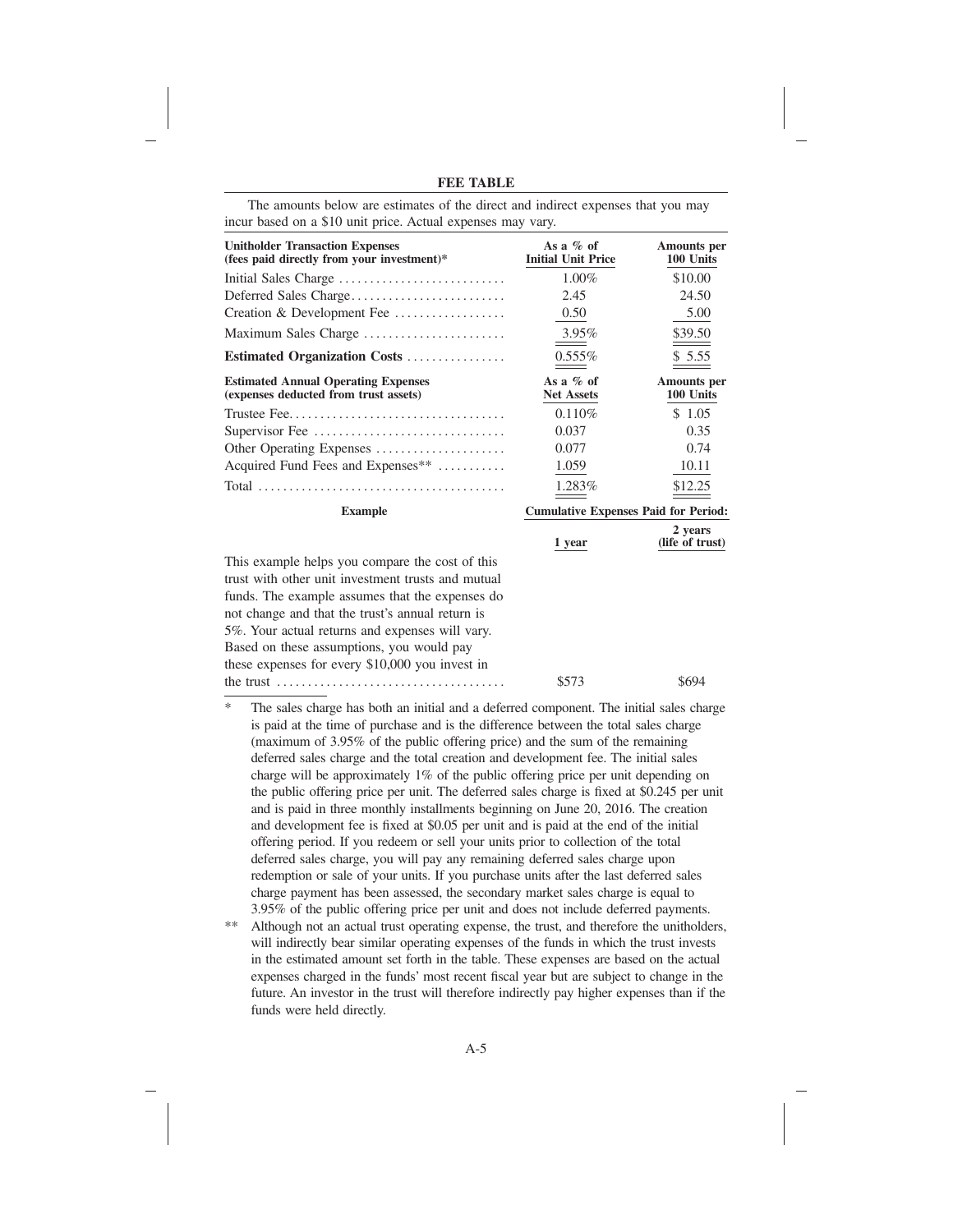## **SMART TRUST, STRATEGIC GROWTH & INCOME TRUST, SERIES 8**

## **STATEMENT OF FINANCIAL CONDITION AS OF DECEMBER 22, 2015**

| Investment in securities                                            |             |
|---------------------------------------------------------------------|-------------|
|                                                                     | \$110,249   |
|                                                                     | \$110,249   |
| Liabilities and interest of investors                               |             |
| Liabilities:                                                        |             |
|                                                                     | \$.<br>618  |
|                                                                     | 2,728       |
|                                                                     | 557         |
|                                                                     | 3,903       |
| Interest of investors:                                              |             |
|                                                                     | 111,360     |
|                                                                     | 1,111       |
| Less: deferred sales charge and creation & development fee $(4)(5)$ | 3,285       |
|                                                                     | 618         |
|                                                                     | 106,346     |
|                                                                     | \$110,249   |
|                                                                     | 11,136      |
|                                                                     | \$<br>9.550 |

(1) Aggregate cost of the securities is based on the evaluations determined by the trustee at the evaluation time on the most recent business day prior to the initial date of deposit.

- (2) Cash or an irrevocable letter of credit has been deposited with the trustee covering the funds (aggregating \$200,000) necessary for the purchase of securities in the trust represented by purchase contracts.
- (3) A portion of the public offering price represents an amount sufficient to pay for all or a portion of the costs incurred in establishing the trust. These costs have been estimated at \$0.055 per unit for the trust. A distribution will be made as of the earlier of the close of the initial offering period or six months following the trust's inception date to an account maintained by the trustee from which this obligation of the investors will be satisfied. To the extent the actual organization costs are greater than the estimated amount, only the estimated organization costs added to the public offering price will be reimbursed to the sponsor and deducted from the assets of the trust.
- (4) The total sales charge consists of an initial sales charge, a deferred sales charge and a creation and development fee. The initial sales charge is equal to the difference between the maximum sales charge and the sum of the remaining deferred sales charge and the total creation and development fee. The maximum total sales charge is 3.95% of the public offering price per unit.
- (5) The aggregate cost to investors includes the applicable sales charge assuming no reduction of sales charges.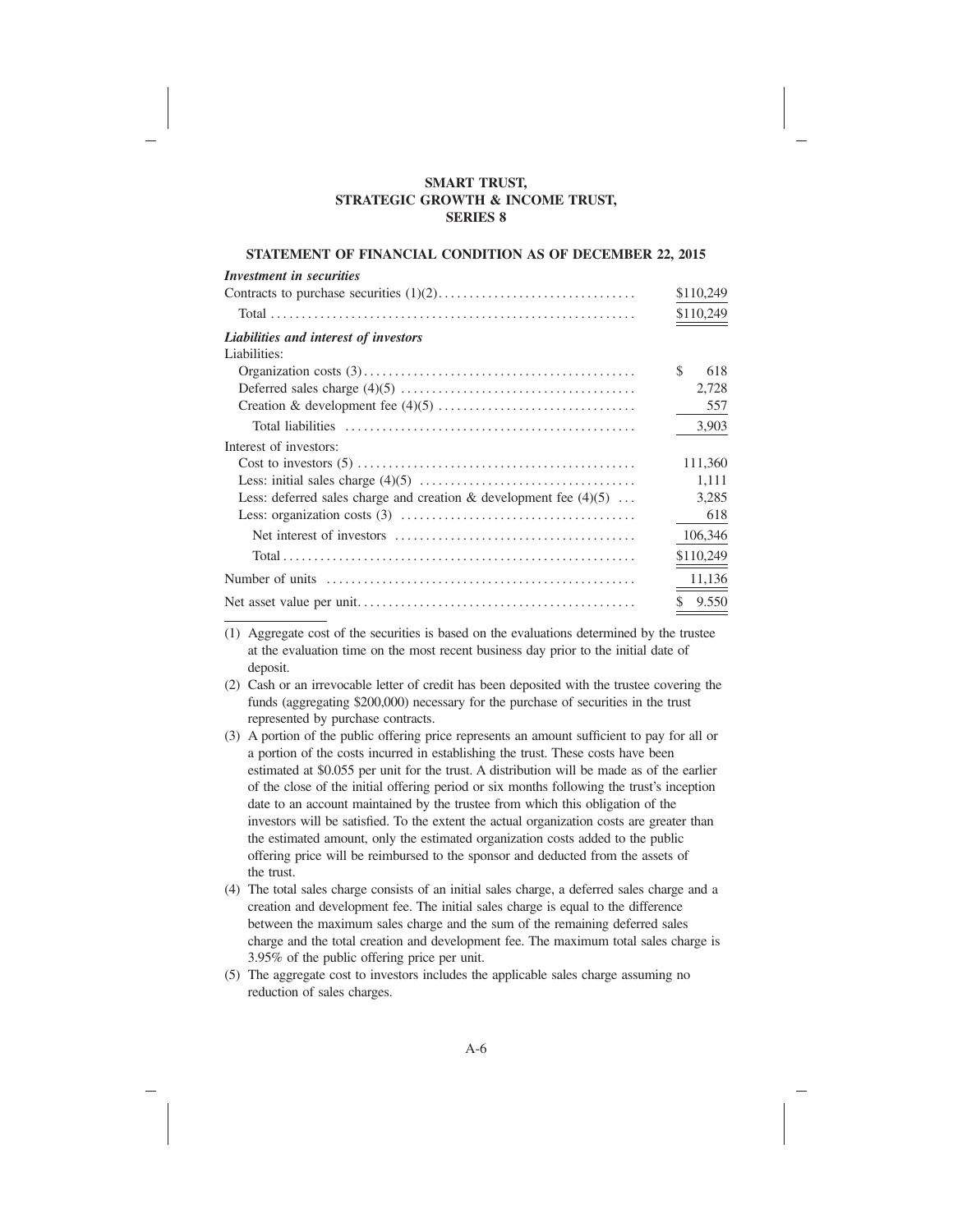## **SMART TRUST, STRATEGIC GROWTH & INCOME TRUST, SERIES 8**

## **PORTFOLIO OF INVESTMENTS**

# **AS OF DECEMBER 22, 2015**

| <b>Number</b><br>of<br><b>Shares</b> | Name of Issuer (1)                 | <b>Ticker</b><br><b>Symbol</b> | Percentage<br>of the<br>Trust $(2)$ | <b>Market</b><br>Value per<br>Share $(3)$ | Cost of<br><b>Securities</b><br>to the<br>Trust $(3)$ |
|--------------------------------------|------------------------------------|--------------------------------|-------------------------------------|-------------------------------------------|-------------------------------------------------------|
|                                      | <b>EQUITY SECURITIES - 30.09%</b>  |                                |                                     |                                           |                                                       |
|                                      | Consumer Discretionary - 3.95%     |                                |                                     |                                           |                                                       |
| 63                                   | Cedar Fair, L.P.                   | <b>FUN</b>                     | 2.97%                               | \$52.02                                   | \$<br>3,277                                           |
| 17                                   | Darden Restaurants, Inc.           | DRI                            | 0.98                                | 63.70                                     | 1,083                                                 |
|                                      | Consumer Staples $-1.51\%$         |                                |                                     |                                           |                                                       |
| 29                                   | Altria Group, Inc.                 | MO                             | 1.51                                | 57.44                                     | 1,666                                                 |
|                                      | $Energy - 1.51\%$                  |                                |                                     |                                           |                                                       |
| 132                                  | Alliance Resource Holdings, L.P.   | <b>ARLP</b>                    | 1.51                                | 12.58                                     | 1,660                                                 |
|                                      | $Financials - 10.12\%$             |                                |                                     |                                           |                                                       |
| 28                                   | Arthur J. Gallagher & Co.          | A <sub>J</sub> G               | 1.02                                | 40.31                                     | 1,129                                                 |
| 25                                   | City Holding Company               | <b>CHCO</b>                    | 1.01                                | 44.51                                     | 1,113                                                 |
| 60                                   | FirstMerit Corporation             | <b>FMER</b>                    | 1.01                                | 18.59                                     | 1,115                                                 |
| 14                                   | The Macerich Company               | <b>MAC</b>                     | 1.01                                | 79.37                                     | 1,111                                                 |
| 24                                   | MetLife, Inc.                      | <b>MET</b>                     | 1.02                                | 46.82                                     | 1,124                                                 |
| 52                                   | PacWest Bancorp                    | <b>PACW</b>                    | 2.03                                | 42.95                                     | 2,233                                                 |
| 13                                   | PS Business Parks, Inc.            | <b>PSB</b>                     | 1.02                                | 86.57                                     | 1,125                                                 |
| 45                                   | Universal Health Realty            |                                |                                     |                                           |                                                       |
|                                      | <b>Income Trust</b>                | <b>UHT</b>                     | 2.00                                | 49.07                                     | 2,208                                                 |
|                                      | Industrials $-3.54\%$              |                                |                                     |                                           |                                                       |
| 8                                    | Lockheed Martin Corporation        | <b>LMT</b>                     | 1.56                                | 215.47                                    | 1,724                                                 |
| 11                                   | United Parcel Service, Inc.        | <b>UPS</b>                     | 0.97                                | 96.89                                     | 1,066                                                 |
| 21                                   | Waste Management, Inc.             | <b>WM</b>                      | 1.01                                | 52.81                                     | 1,109                                                 |
|                                      | Telecommunication Services - 6.00% |                                |                                     |                                           |                                                       |
| 97                                   | AT&T Inc.                          | T                              | 3.00                                | 34.09                                     | 3,307                                                 |
| 72                                   | Verizon Communications Inc.        | VZ                             | 3.00                                | 45.90                                     | 3,305                                                 |
|                                      | Utilities $-3.46\%$                |                                |                                     |                                           |                                                       |
| 19                                   | American Electric Power            |                                |                                     |                                           |                                                       |
|                                      | Company, Inc.                      | <b>AEP</b>                     | 0.97                                | 56.55                                     | 1,074                                                 |
| 51                                   | AmeriGas Partners, L.P.            | <b>APU</b>                     | 1.49                                | 32.21                                     | 1,643                                                 |
| 40                                   | Artesian Resources Corporation     | <b>ARTNA</b>                   | 1.00                                | 27.50                                     | 1.100                                                 |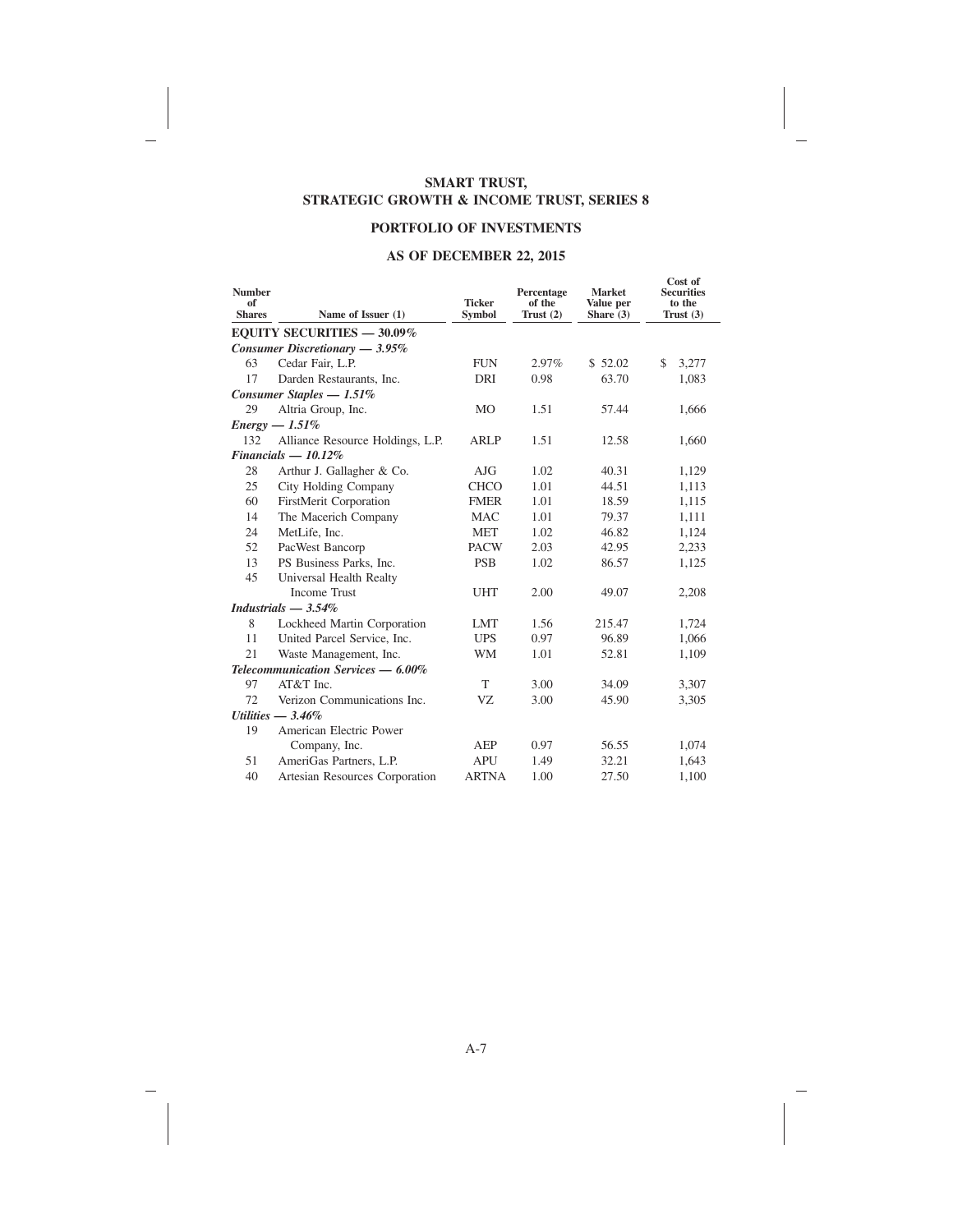| <b>Number</b><br>of<br><b>Shares</b> | Name of Issuer (1)                   | <b>Ticker</b><br>Symbol | Percentage<br>of the<br>Trust $(2)$ | <b>Market</b><br>Value per<br>Share $(3)$ | Cost of<br><b>Securities</b><br>to the<br>Trust $(3)$ |
|--------------------------------------|--------------------------------------|-------------------------|-------------------------------------|-------------------------------------------|-------------------------------------------------------|
|                                      | <b>INVESTMENT COMPANIES - 69.91%</b> |                         |                                     |                                           |                                                       |
|                                      | $Closed$ -End Funds $-$ 69.91%       |                         |                                     |                                           |                                                       |
| 368                                  | Apollo Senior Floating Rate          |                         |                                     |                                           |                                                       |
|                                      | Fund Inc.                            | AFT                     | 4.99%                               | \$14.95                                   | \$<br>5,502                                           |
| 559                                  | Apollo Tactical Income               |                         |                                     |                                           |                                                       |
|                                      | Fund Inc.                            | AIF                     | 6.99                                | 13.78                                     | 7,703                                                 |
| 604                                  | Babson Capital Global Short          |                         |                                     |                                           |                                                       |
|                                      | Duration High Yield Fund             | <b>BGH</b>              | 9.02                                | 16.46                                     | 9.942                                                 |
| 656                                  | Blackstone / GSO Strategic           |                         |                                     |                                           |                                                       |
|                                      | Credit Fund                          | <b>BGB</b>              | 8.01                                | 13.47                                     | 8,836                                                 |
| 358                                  | Eaton Vance Tax-Advantaged           |                         |                                     |                                           |                                                       |
|                                      | Global Dividend Income Fund          | <b>ETG</b>              | 4.99                                | 15.36                                     | 5,499                                                 |
| 895                                  | Flaherty & Crumrine Preferred        |                         |                                     |                                           |                                                       |
|                                      | Income Opportunity Fund Inc.         | <b>PFO</b>              | 8.54                                | 10.52                                     | 9,415                                                 |
| 416                                  | <b>Invesco Trust for Investment</b>  |                         |                                     |                                           |                                                       |
|                                      | Grade Municipals                     | <b>VGM</b>              | 4.98                                | 13.19                                     | 5,487                                                 |
| 275                                  | John Hancock Tax-Advantaged          |                         |                                     |                                           |                                                       |
|                                      | Dividend Income Fund                 | <b>HTD</b>              | 4.99                                | 20.02                                     | 5,506                                                 |
| 1,044                                | Nuveen Preferred Income              |                         |                                     |                                           |                                                       |
|                                      | <b>Opportunities Fund</b>            | <b>JPC</b>              | 8.51                                | 8.99                                      | 9,386                                                 |
| 856                                  | Stone Harbor Emerging Markets        |                         |                                     |                                           |                                                       |
|                                      | <b>Total Income Fund</b>             | <b>EDI</b>              | 8.89                                | 11.45                                     | 9,801                                                 |
|                                      |                                      |                         | 100.00%                             |                                           | \$110,249                                             |
|                                      |                                      |                         |                                     |                                           |                                                       |

See Notes to Portfolio of Investments.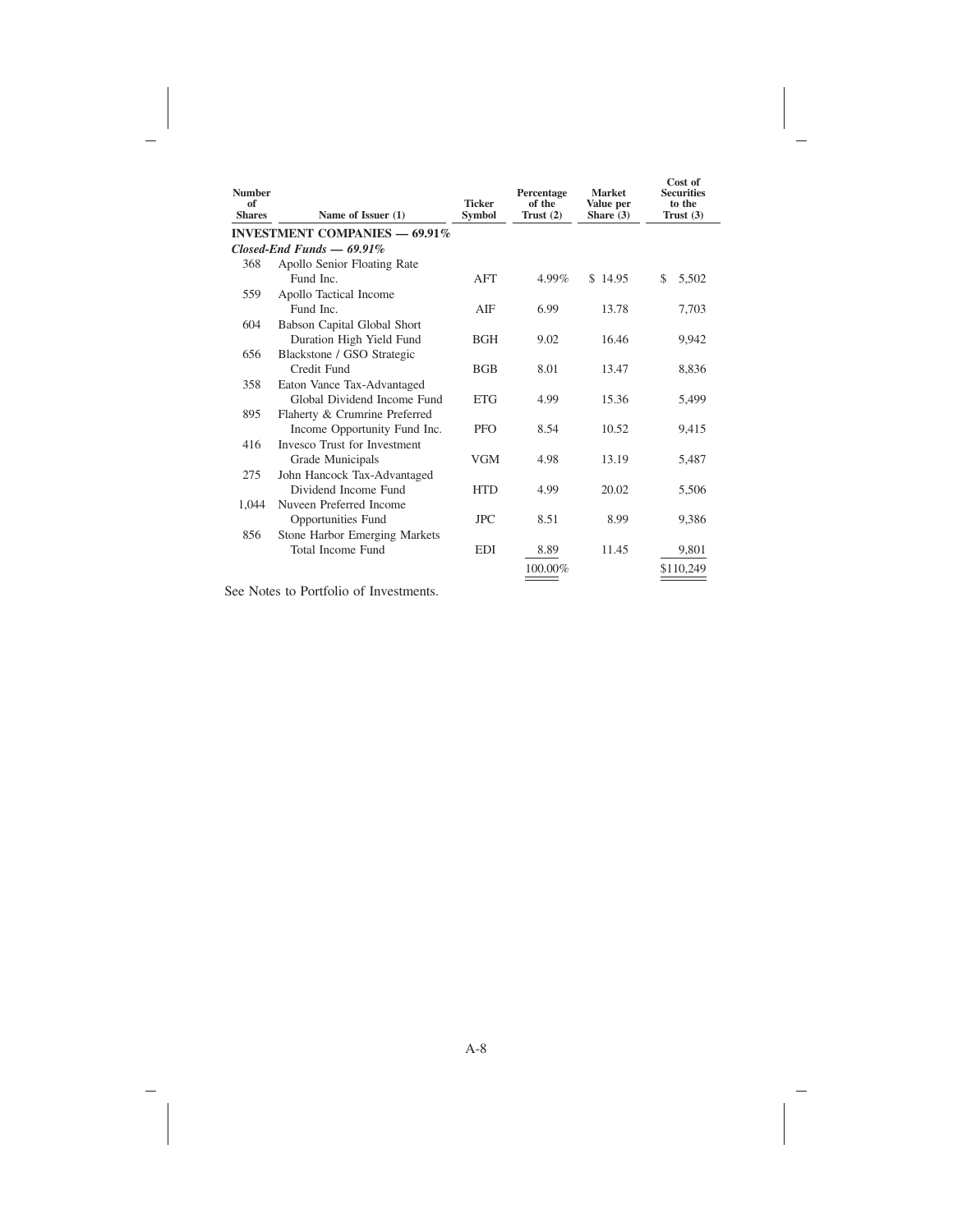## **NOTES TO PORTFOLIO OF INVESTMENTS**

- (1) All securities are represented by contracts to purchase such securities. Contracts to purchase the securities were entered into on December 21, 2015. All such contracts are expected to be settled on or about the first settlement date of the trust, which is expected to be December 28, 2015.
- (2) Based on the cost of the securities to the trust.
- (3) Accounting Standards Codification 820, "Fair Value Measurements" establishes a framework for measuring fair value and expands disclosure about fair value measurements in financial statements for the trust. The framework under the standard is comprised of a fair value hierarchy, which requires an entity to maximize the use of observable inputs and minimize the use of unobservable inputs when measuring fair value. The standard describes three levels of inputs that may be used to measure fair value:

Level 1: Quoted prices (unadjusted) for identical assets or liabilities in active markets that the trust has the ability to access as of the measurement date.

Level 2: Significant observable inputs other than Level 1 prices, such as quoted prices for similar assets or liabilities, quoted prices in markets that are not active, and other inputs that are observable or can be corroborated by observable market data.

Level 3: Significant unobservable inputs that reflect the trust's own assumptions about the assumptions that market participants would use in pricing an asset or liability.

The inputs or methodologies used for valuing securities are not necessarily an indication of the risk associated with investing those securities. Changes in valuation techniques may result in transfers in or out of an investment's assigned level as described above.

The following table summarizes the trust's investments as of the trust's inception, based on inputs used to value them:

|                             | Level 1   | Level 2 | Level 3  |
|-----------------------------|-----------|---------|----------|
| <b>Equity Securities</b>    | \$ 33,172 |         |          |
| <b>Investment Companies</b> | 77.077    |         |          |
| Total                       | \$110,249 |         | $\equiv$ |

The cost of the securities to the sponsor and the sponsor's profit or (loss) (which is the difference between the cost of the securities to the sponsor and the cost of the securities to the trust) are \$110,249 and \$0, respectively.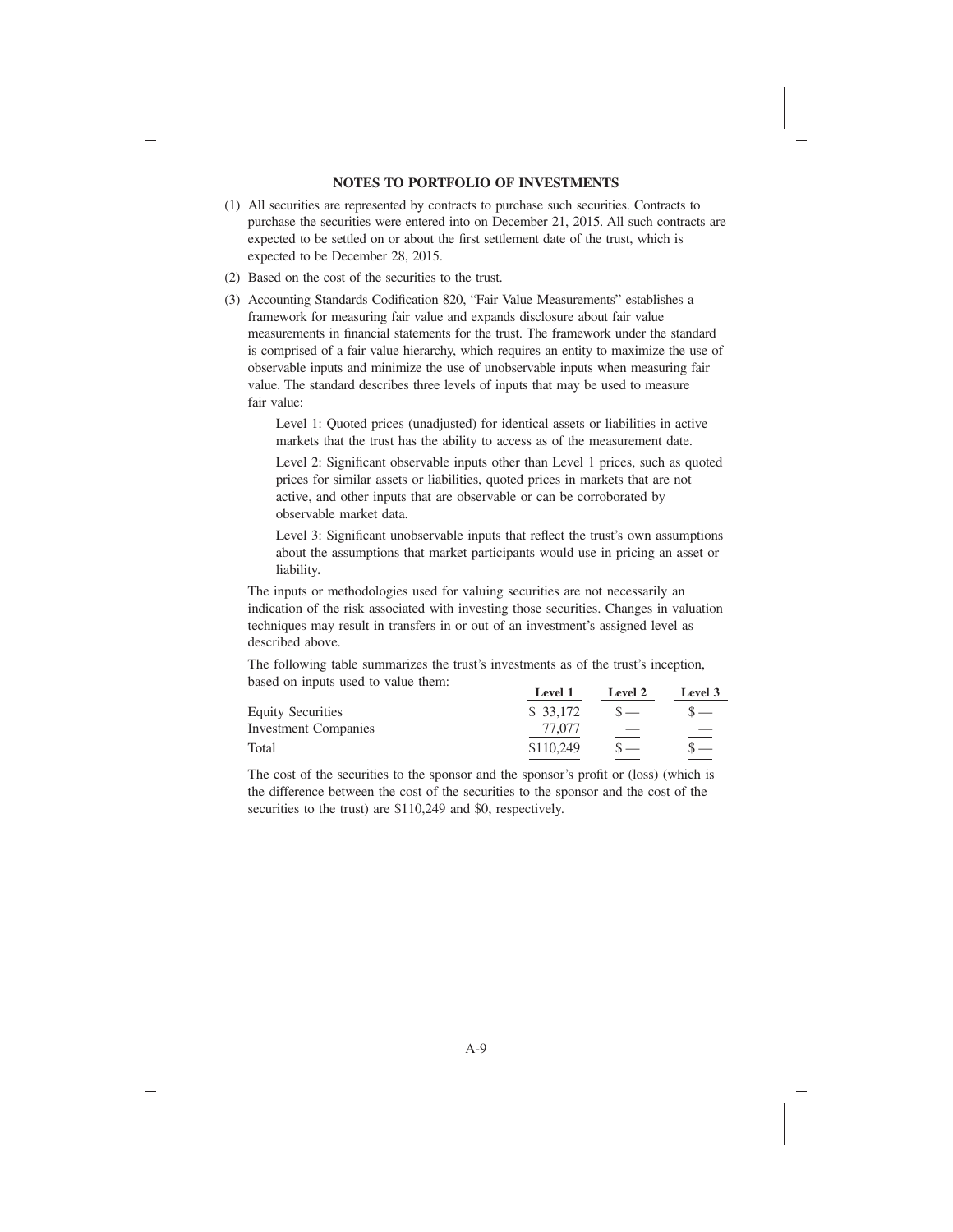### **REPORT OF INDEPENDENT REGISTERED PUBLIC ACCOUNTING FIRM**

### THE UNITHOLDERS, SPONSOR AND TRUSTEE SMART TRUST, STRATEGIC GROWTH & INCOME TRUST, SERIES 8

We have audited the accompanying statement of financial condition, including the portfolio of investments on pages A-7 through A-9, of Smart Trust, Strategic Growth & Income Trust, Series 8 as of December 22, 2015. The statement of financial condition is the responsibility of the trust's sponsor. Our responsibility is to express an opinion on this statement of financial condition based on our audit.

We conducted our audit in accordance with the standards of the Public Company Accounting Oversight Board (United States). Those standards require that we plan and perform the audit to obtain reasonable assurance about whether the financial statement is free of material misstatement. We were not engaged to perform an audit of the trust's internal control over financial reporting. Our audit included consideration of internal control over financial reporting as a basis for designing audit procedures that are appropriate in the circumstances, but not for the purpose of expressing an opinion on the effectiveness of the trust's internal control over financial reporting. Accordingly, we express no such opinion. An audit also includes examining, on a test basis, evidence supporting the amounts and disclosures in the statement of financial condition, assessing the accounting principles used and significant estimates made by the sponsor, and evaluating the overall statement of financial condition presentation. Our procedures included confirmation with The Bank of New York Mellon, trustee, of cash or an irrevocable letter of credit deposited for the purchase of securities as shown in the statement of financial condition as of December 22, 2015. We believe that our audit of the statement of financial condition provides a reasonable basis for our opinion.

In our opinion, the financial statement referred to above presents fairly, in all material respects, the financial position of Smart Trust, Strategic Growth & Income Trust, Series 8 as of December 22, 2015, in conformity with accounting principles generally accepted in the United States of America.

### GRANT THORNTON LLP

Chicago, Illinois December 22, 2015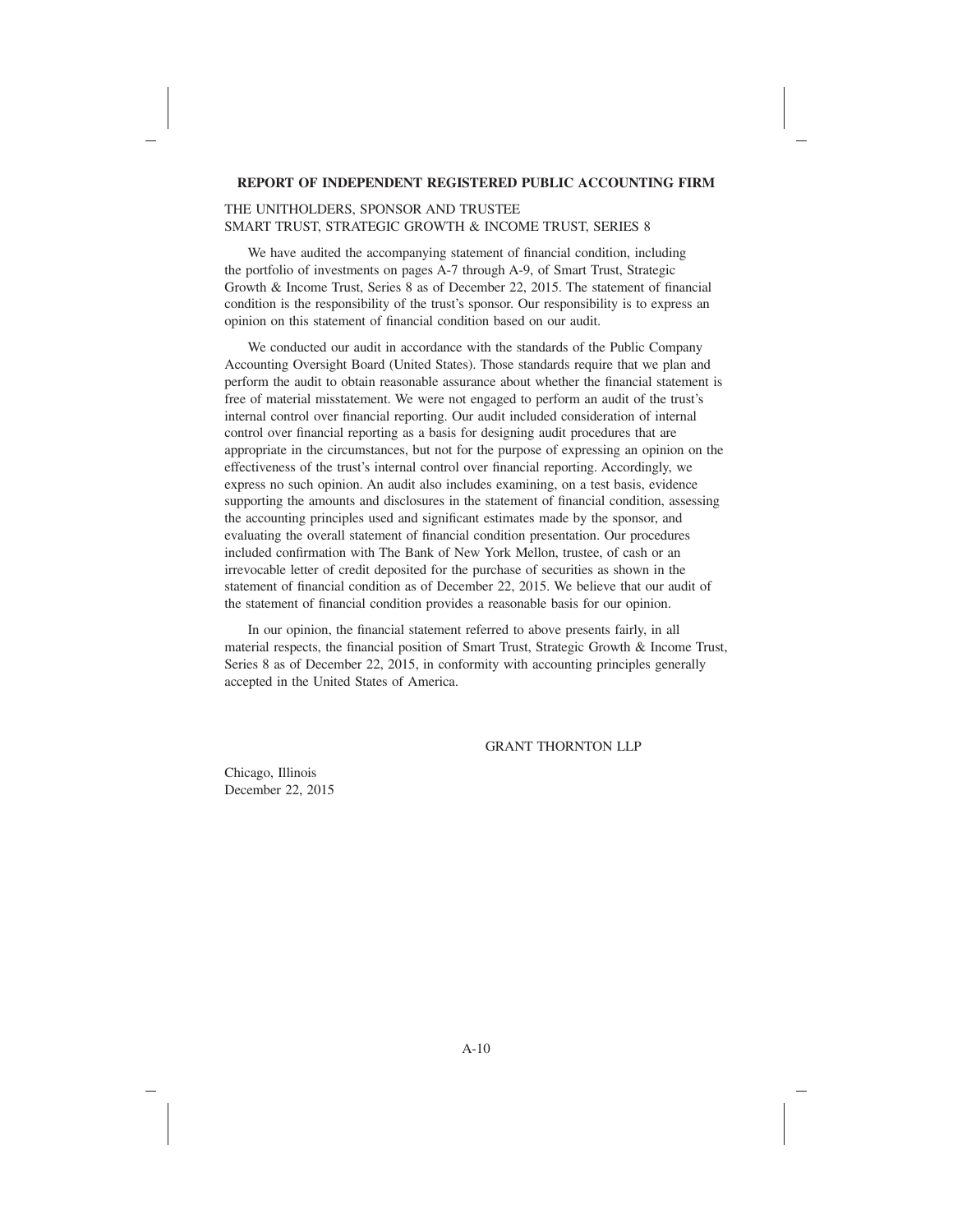

### **THE TRUST**

The trust is a unit investment trust registered under the Investment Company Act of 1940. The trust was created under the laws of the State of New York pursuant to a trust agreement among Hennion & Walsh, Inc., The Bank of New York Mellon and Hennion & Walsh Asset Management, Inc. Hennion & Walsh, Inc. is the sponsor and principal underwriter of the trust. The Bank of New York Mellon is the trustee of the trust. Hennion & Walsh Asset Management, Inc. is the portfolio supervisor of the trust. The sponsor created the trust on the initial date of deposit and the trust will terminate on the mandatory termination date unless terminated earlier as described in this prospectus. The initial date of deposit and mandatory termination date are set forth under "Essential Information."

The trust is a unit investment trust and is not an actively managed fund. Traditional methods of investment management for a managed fund often involve frequent changes in a portfolio of securities on the basis of economic, financial and market analysis. The portfolio of the trust, however, will not be actively managed and therefore the adverse financial condition of an issuer will not necessarily require the sale of its securities from the portfolio.

To create the trust, the sponsor deposited the initial portfolio securities (or contracts to purchase the securities along with an irrevocable letter of credit, cash or other consideration to pay for the securities) with the trustee on the initial date of deposit. In exchange for the deposited securities, the trustee registered the sponsor's ownership of the initial units of the trust on the registration books of the trust. A unit represents an undivided fractional interest in the trust. As the sponsor sells units, the sponsor will create additional units of the trust by depositing additional portfolio securities (or contracts to purchase securities and/or cash or a letter of credit with instructions for the trust to purchase securities) with the trustee. Units will remain outstanding until redeemed or until the trust terminates. At the close of the New York Stock Exchange on the initial date of deposit (or on the first day units are sold to the public, if later) the number of units may be adjusted so that the public offering price per unit equals \$10. The number of units and fractional interest of each unit in the trust will increase or decrease to the extent of any adjustment.

#### **RISK CONSIDERATIONS**

All investments involve risk. This section describes the main risks that can impact the value of the securities in the trust. You should understand these risks before you invest. If the value of the securities falls, the value of the units will also fall. No one can guarantee that the trust will achieve its objective or that your investment return will be positive over any period.

**MARKET RISK.** Market risk is the risk that the value of the securities in the trust will fluctuate. This could cause the value of your units to fall below your original purchase price. Market value fluctuates in response to various factors. These can include changes in interest rates, inflation, the financial condition of a security's issuer,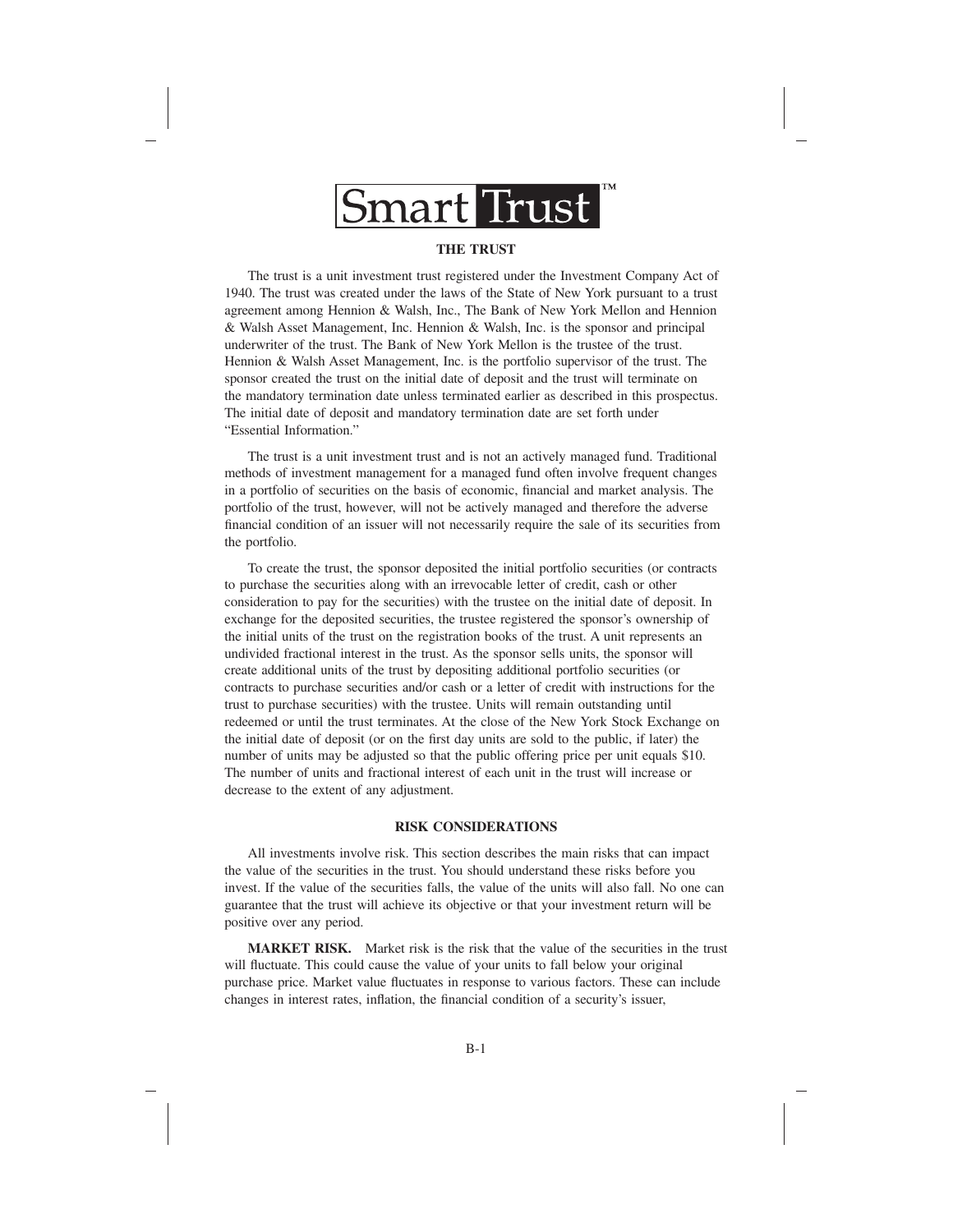perceptions of the issuer, or ratings on a security. Even though the portfolio is supervised, you should remember that the portfolio is not managed. The trust will not sell a security solely because the market value falls as is possible in a managed fund.

**CLOSED-END FUNDS.** The trust invests in shares of closed-end funds. Closed-end funds are a type of investment company that holds an actively managed portfolio of securities. Closed-end funds issue shares in "closed-end" offerings which generally trade on a stock exchange (although some closed-end fund shares are not listed on a securities exchange). Since closed-end funds maintain a relatively fixed pool of investment capital, portfolio managers may be better able to adhere to their investment philosophies through greater flexibility and control. In addition, closed-end funds don't have to manage fund liquidity to meet potentially large redemptions. Closed-end funds are subject to various risks, including management's ability to meet the closed-end fund's investment objective, and to manage the closed-end fund portfolio when the underlying securities are redeemed or sold, during periods of market turmoil and as investors' perceptions regarding closed-end funds or their underlying investments change.

Shares of closed-end funds frequently trade at a discount from their net asset value in the secondary market. This risk is separate and distinct from the risk that the net asset value of closed-end fund shares may decrease. The amount of such discount from net asset value is subject to change from time to time in response to various factors.

Certain of the closed-end funds included in the trust may employ the use of leverage in their portfolios through the issuance of preferred stock. While leverage often serves to increase the yield of a closed-end fund, this leverage also subjects the closed-end fund to increased risks. These risks may include the likelihood of increased volatility and the possibility that the closed-end fund's common share income will fall if the dividend rate on the preferred shares or the interest rate on any borrowings rises. The use of leverage may cause a closed-end fund to liquidate portfolio positions when it may not be advantageous to do so to satisfy its obligations or to meet any required asset segregation requirements.

Certain closed-end funds held by the trust may engage in borrowing. Borrowing may exaggerate changes in the net asset value of a closed-end fund's shares and in the return on a closed-end fund's portfolio. Borrowing will cost a closed-end fund interest expense and other fees. The costs of borrowing may reduce a closed-end fund's return. Borrowing may cause a closed-end fund to liquidate positions when it may not be advantageous to do so to satisfy its obligations.

Certain closed-end funds held by the trust may engage in securities lending. Securities lending involves the risk that the borrower may fail to return the securities in a timely manner or at all. As a result, a closed-end fund could lose money and there may be a delay in recovering the loaned securities. A closed-end fund could also lose money if it does not recover the securities and/or the value of the collateral falls, including the value of investments made with cash collateral. These events could trigger adverse tax consequences for a closed-end fund.

Only the trustee may vote the shares of the closed-end funds held in the trust. The trustee will vote the shares in the same general proportion as shares held by other shareholders of each closed-end fund. Your trust may be required, however, to reject any offer for securities or other property in exchange for portfolio securities as described under "Trust Administration—Portfolio Administration".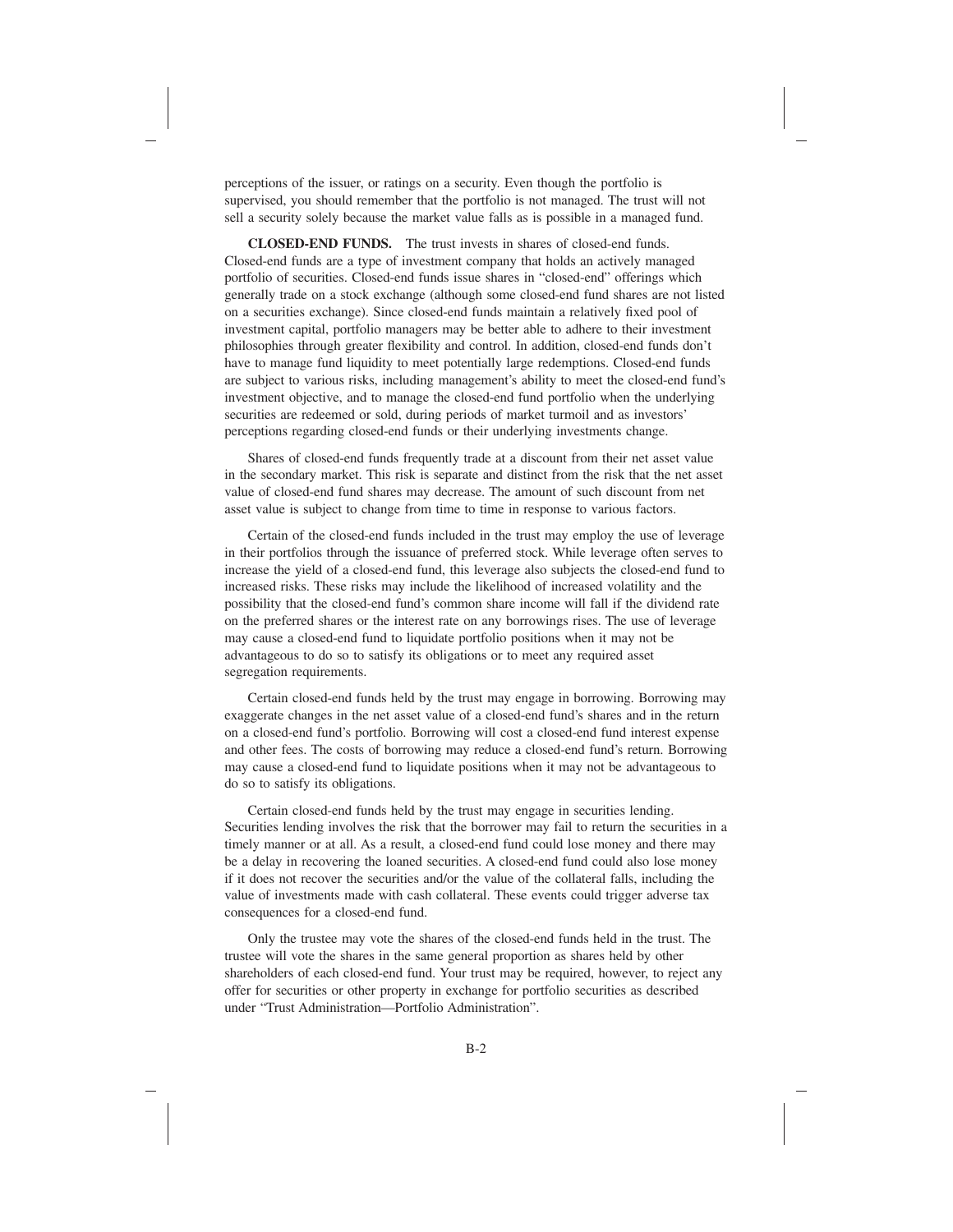**EQUITY SECURITIES.** The trust and certain funds held by the trust may invest in securities representing equity ownership of a company. Investments in such securities are exposed to risks associated with the companies issuing the securities, the sectors and geographic locations they are involved in and the markets that such securities are traded on, among other risks as described in greater detail below.

FIXED INCOME SECURITIES. Certain funds held by the trust may invest in fixed income securities and similar securities. Fixed income securities involve certain unique risks such as credit risk and interest rate risk, among other things as described in greater detail below.

**DIVIDEND PAYMENT RISK.** Dividend payment risk is the risk that an issuer of a security is unwilling or unable to pay income on a security. Stocks represent ownership interests in the issuers and are not obligations of the issuers. Common stockholders have a right to receive dividends only after the company has provided for payment of its creditors, bondholders and preferred stockholders. Common stocks do not assure dividend payments. Dividends are paid only when declared by an issuer's board of directors and the amount of any dividend may vary over time.

**CREDIT RISK.** Credit risk is the risk that a borrower is unable to meet its obligation to pay principal or interest on a security. This could cause the value of your units to fall and may reduce the level of dividends a fund pays which would reduce your income.

**INTEREST RATE RISK.** Interest rate risk is the risk that the value of fixed income securities and similar securities will fall if interest rates increase. Bonds and other fixed income securities typically fall in value when interest rates rise and rise in value when interest rates fall. Securities with longer periods before maturity are often more sensitive to interest rate changes.

**FOREIGN ISSUER RISK.** An investment in securities of foreign issuers involves certain risks that are different in some respects from an investment in securities of domestic issuers. These include risks associated with future political and economic developments, international trade conditions, foreign withholding taxes, liquidity concerns, currency fluctuations, volatility, restrictions on foreign investments and exchange of securities, potential for expropriation of assets, confiscatory taxation, difficulty in obtaining or enforcing a court judgment, potential inability to collect when a company goes bankrupt and economic, political or social instability. Moreover, individual foreign economies may differ favorably or unfavorably from the U.S. economy for reasons including differences in growth of gross domestic product, rates of inflation, capital reinvestment, resources, self-sufficiency and balance of payments positions. There may be less publicly available information about a foreign issuer than is available from a domestic issuer as a result of different accounting, auditing and financial reporting standards. Some foreign markets are less liquid than U.S. markets which could cause securities to be bought at a higher price or sold at a lower price than would be the case in a highly liquid market.

Securities of certain foreign issuers may be denominated or quoted in currencies other than the U.S. dollar. Foreign issuers also pay dividends and conduct business in foreign currencies. Many foreign currencies have fluctuated widely in value against the U.S. dollar for various economic and political reasons. Changes in foreign currency exchange rates may affect the value of foreign securities and dividend payments.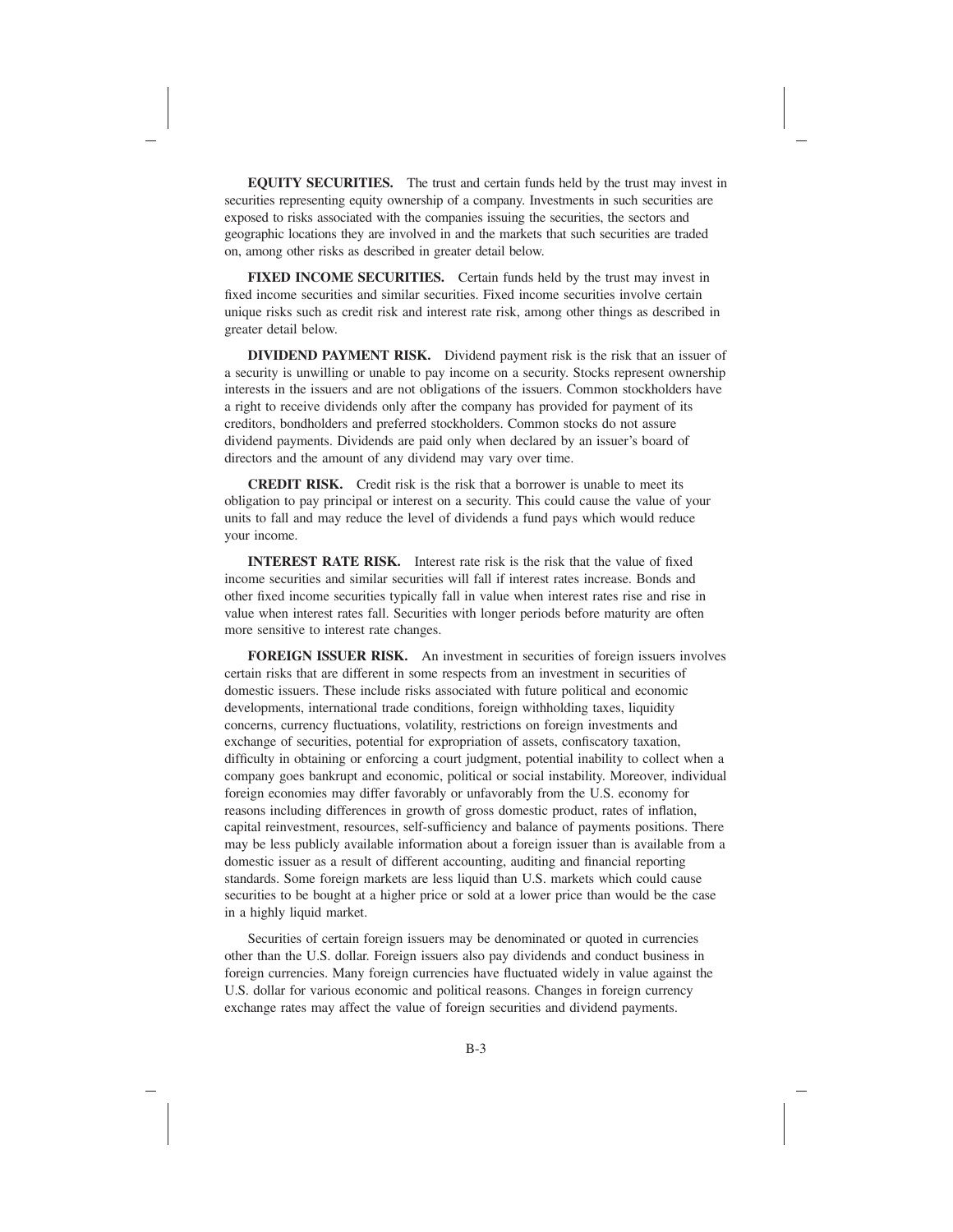Generally, when the U.S. dollar rises in value against a foreign currency, a security denominated in that currency loses value because the currency is worth fewer U.S. dollars. Conversely, when the U.S. dollar decreases in value against a foreign currency, a security denominated in that currency gains value because the currency is worth more U.S. dollars. The U.S. dollar value of dividend payments on foreign securities will fluctuate similarly with changes in foreign currency values.

Brokerage and other transaction costs on foreign exchanges are often higher than in the U.S. and there is generally less governmental supervision of exchanges, brokers and issuers in foreign countries. The increased expense of investing in foreign markets may reduce the amount an investor can earn on its investments and typically results in a higher operating expense ratio than investments in only domestic securities. Custody of certain securities may be maintained by a global custody and clearing institution. Settlement and clearance procedures in certain foreign markets differ significantly from those in the U.S. Foreign settlement and clearance procedures and trade regulations also may involve certain risks (such as delays in payment for or delivery of securities) not typically associated with the settlement of domestic securities. Round lot trading requirements exist in certain foreign securities markets which could cause the proportional composition and diversification of the portfolio to vary when the trust buys or sells securities.

Certain foreign securities may be held in the form of American Depositary Receipts ("ADRs"), Global Depositary Receipts ("GDRs"), or other similar receipts. Depositary receipts represent receipts for foreign securities deposited with a custodian (which may include the trustee of the trust). Depository receipts may not be denominated in the same currency as the securities into which they may be converted. ADRs typically trade in the U.S. in U.S. dollars and are registered with the Securities and Exchange Commission. GDRs are similar to ADRs, but GDRs typically trade outside of the U.S. and outside of the country of the issuer in the currency of the country where the GDR trades. Depositary receipts generally involve most of the same types of risks as foreign securities held directly but typically also involve additional expenses associated with the cost of the custodian's services. Some depositary receipts may experience less liquidity than the underlying securities traded in their home market. Certain depositary receipts are unsponsored (i.e. issued without the participation or involvement of the issuer of the underlying security). The issuers of unsponsored depositary receipts are not obligated to disclose information that may be considered material in the U.S. Therefore, there may be less information available regarding these issuers which can impact the relationship between certain information impacting a security and the market value of the depositary receipts.

**EMERGING MARKETS.** Certain funds held by the trust may invest in certain securities issued by entities located in emerging markets. Emerging markets are generally defined as countries in the initial states of their industrialization cycles with low per capita income. The markets of emerging markets countries are generally more volatile than the markets of developed countries with more mature economies. All of the risks of investing in foreign securities described above are heightened by investing in emerging markets countries.

**BOND QUALITY RISK.** Bond quality risk is the risk that a bond will fall in value if a rating agency decreases or withdraws the bond's rating.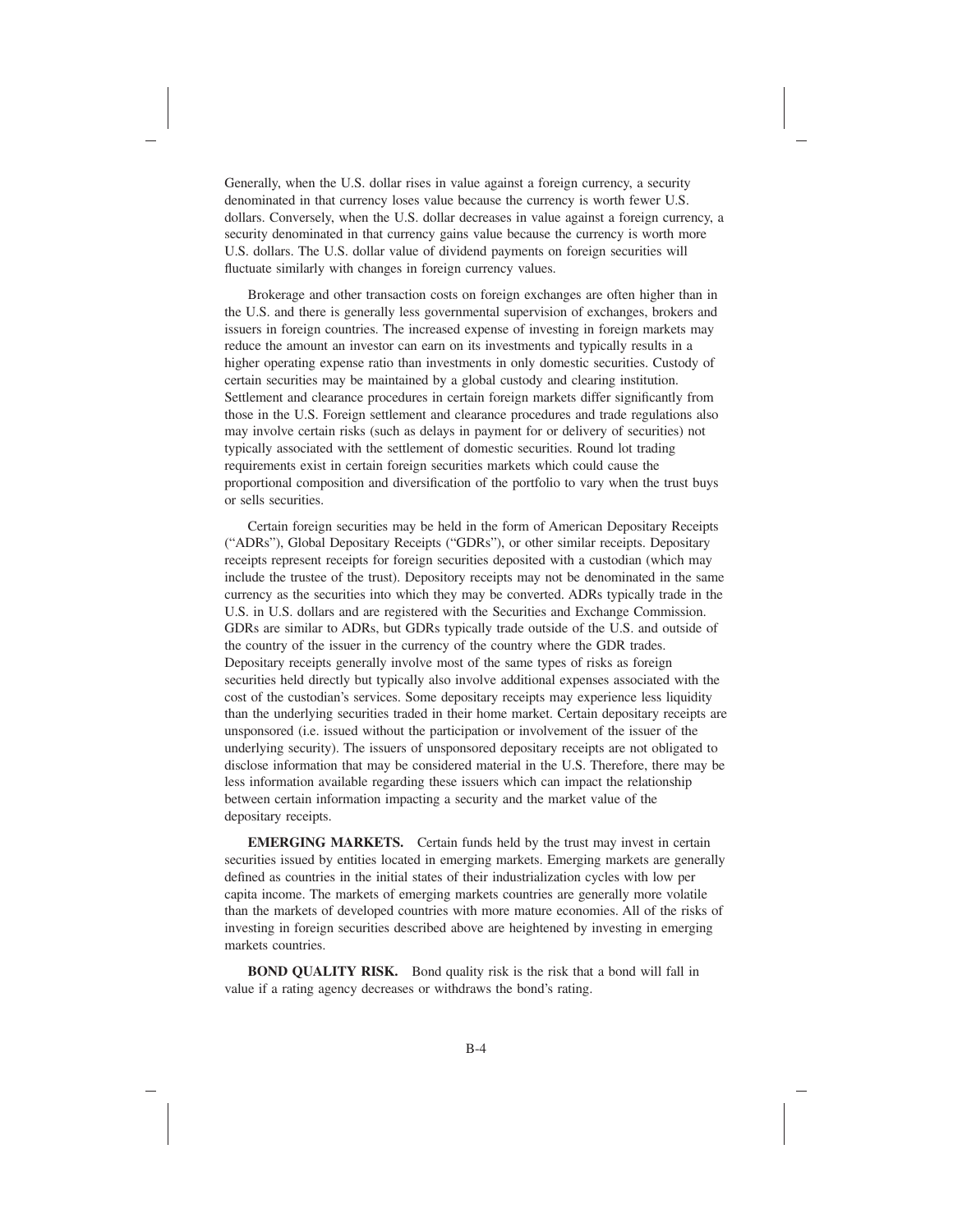**CALL/PREPAYMENT RISK.** Certain funds held by the trust may invest in securities that include call provisions which expose the trust or funds to call risk. Call risk is the risk that the issuer prepays or "calls" a security before its stated maturity. An issuer might call a security if interest rates, in general fall and the security pays a higher interest rate or if it no longer needs the money for the original purpose. If an issuer calls a security, the investor holding such security will receive principal but future interest distributions will fall. Investors might not be able to reinvest this principal at as high a yield. A security's call price could be less than the price paid for the security and could be below the security's par value. Certain securities may also be subject to extraordinary optional or mandatory redemptions if certain events occur, such as certain changes in tax laws, the substantial damage or destruction by fire or other casualty of the project for which the proceeds of the securities were used, and various other events.

**SENIOR LOANS.** Certain funds held by the trust may invest in senior loans. Senior loans are issued by banks, other financial institutions and other investors to corporations, partnerships, limited liability companies and other entities to finance leveraged buyouts, recapitalizations, mergers, acquisitions, stock repurchases, debt refinancings and, to a lesser extent, for general operating and other purposes. An investment by the funds in senior loans and similar transactions involves risk that the borrowers under such transactions may default on their obligations to pay principal or interest when due. Although senior loans may be secured by specific collateral, there can be no assurance that liquidation of collateral would satisfy the borrower's obligation in the event of non-payment or that such collateral could be readily liquidated. Senior loans are typically structured as floating rate instruments in which the interest rate payable on the obligation fluctuates with interest rate changes. As a result, the yield on funds investing in senior loans will generally decline in a falling interest rate environment and increase in a rising interest rate environment. Senior loans are generally below investment grade quality and may be unrated at the time of investment; are generally not registered with the Securities Exchange Commission or state securities commissions; and are generally not listed on any securities exchange. In addition, the amount of public information available on senior loans is generally less extensive than that available for other types of securities.

**CONVERTIBLE SECURITIES.** Certain funds held by the trust may invest in convertible securities. Convertible securities generally offer lower interest or dividend yields than non-convertible fixed income securities of similar credit quality because of the potential for capital appreciation. The market values of convertible securities tend to decline as interest rates increase and, conversely, to increase as interest rates decline. However, a convertible security's market value also tends to reflect the market price of common stock of the issuing company, particularly when that stock price is greater than the convertible security's "conversion price." The conversion price is defined as the predetermined price or exchange ratio at which the convertible security can be converted or exchanged for the underlying common stock. As the market price of the underlying common stock declines below the conversion price, the price of the convertible security tends to be increasingly influenced more by the yield of the convertible security. Thus, it may not decline in price to the same extent as the underlying common stock. In the event of a liquidation of the issuing company, holders of convertible securities would be paid before that company's common stockholders. Consequently, an issuer's convertible securities generally entail less risk than its common stock. However, convertible securities fall below debt obligations of the same issuer in order of preference or priority in the event of a liquidation and are typically unrated or rated lower than such debt obligations.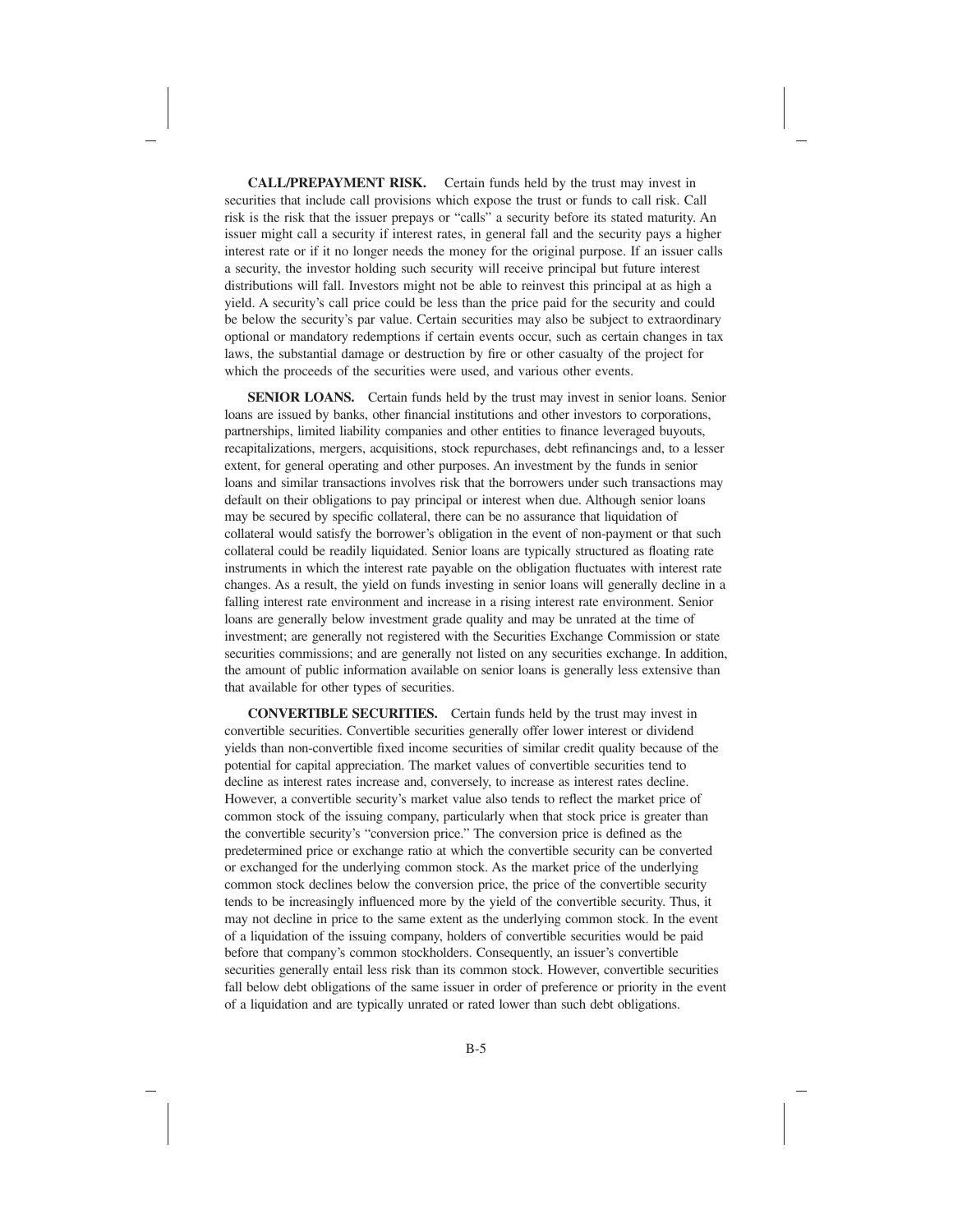Mandatory convertible securities are distinguished as a subset of convertible securities because the conversion is not optional and the conversion price at maturity is based solely upon the market price of the underlying common stock, which may be significantly less than par or the price (above or below par) paid. For these reasons, the risks associated with investing in mandatory convertible securities most closely resemble the risks inherent in common stocks. Mandatory convertible securities customarily pay a higher coupon yield to compensate for the potential risk of additional price volatility and loss upon conversion. Because the market price of a mandatory convertible security increasingly corresponds to the market price of its underlying common stock, as the convertible security approaches its conversion date, there can be no assurance that the higher coupon will compensate for a potential loss.

**DERIVATIVES RISK.** Certain funds held by the trust may engage in transactions in derivatives. Derivatives are subject to counterparty risk which is the risk that the other party in a transaction may be unable or unwilling to meet obligations when due. Use of derivatives may increase volatility of a fund and the trust and reduce returns. Fluctuations in the value of derivatives may not correspond with fluctuations of underlying exposures. Unanticipated market movements could result in significant losses on derivative positions including greater losses than amounts originally invested and potentially unlimited losses in the case of certain derivatives. There are no assurances that there will be a secondary market available in any derivative position which could result in illiquidity and the inability of a fund to liquidate or terminate positions as valued. Valuation of derivative positions may be difficult and increase during times of market turmoil. Certain derivatives may be used as a hedge against other securities positions however hedging can be subject to the risk of imperfect alignment and there are no assurances that a hedge will be achieved as intended which can pose significant loss to a fund and the trust. Regulatory changes and rulemaking impacting derivatives is ongoing and the full impact may not be known for some time. This increased regulation may make derivatives more costly, limit the availability of derivatives or otherwise adversely affect the value or performance of derivatives. Examples of increased regulation include, but are not limited to the imposition of clearing and reporting requirements on transactions that fall within the definition of "swap" and "security-based swap", increased recordkeeping and reporting requirements, changing definitional and registration requirements, and changes to the way that investment company use of derivatives is regulated. We cannot predict the effects of any new governmental regulation that may be implemented on the ability of a fund to use any financial derivative product, and there can be no assurance that any new governmental regulation will not adversely affect a fund's ability to achieve its investment objective. The federal income tax treatment of a derivative may not be as favorable as a direct investment in the asset that a derivative provides exposure to which may adversely impact the timing, character and amount of income a fund realizes from its investment. The tax treatment of certain derivatives is unsettled and may be subject to future legislation, regulation or administrative pronouncements.

**HIGH YIELD OR "JUNK" SECURITIES.** Certain funds held by the trust may invest in high yield securities or unrated securities. High yield, high risk securities are subject to greater market fluctuations and risk of loss than securities with higher investment ratings. The value of these securities will decline significantly with increases in interest rates, not only because increases in rates generally decrease values, but also because increased rates may indicate an economic slowdown. An economic slowdown,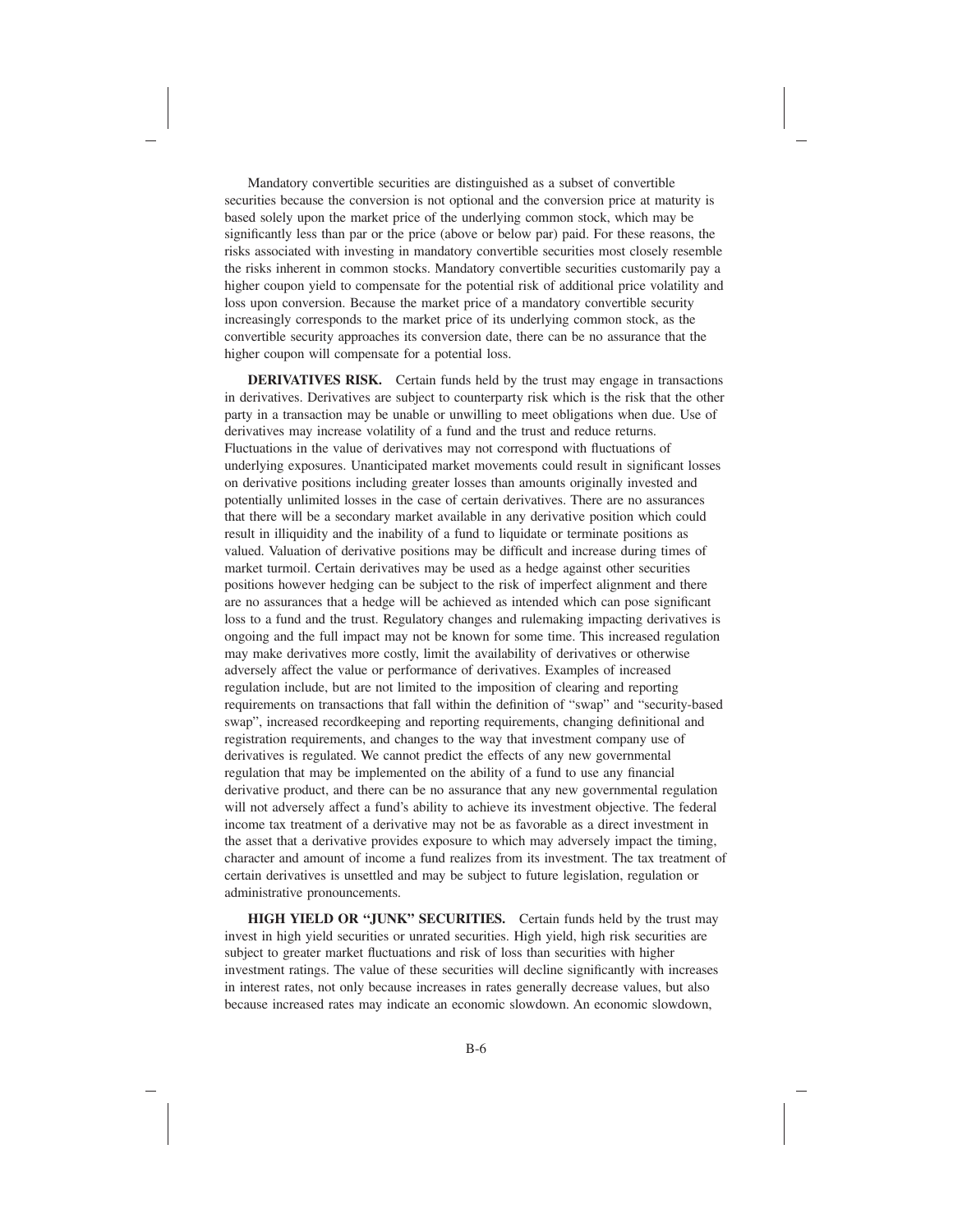or a reduction in an issuer's creditworthiness, may result in the issuer being unable to maintain earnings at a level sufficient to maintain interest and principal payments. High yield or "junk" securities, the generic names for securities rated below "BBB" by Standard & Poor's or "Baa" by Moody's, are frequently issued by corporations in the growth stage of their development or by established companies who are highly leveraged or whose operations or industries are depressed. Securities rated below BBB or Baa are considered speculative as these ratings indicate a quality of less than investment grade. Because high yield securities are generally subordinated obligations and are perceived by investors to be riskier than higher rated securities, their prices tend to fluctuate more than higher rated securities and are affected by short-term credit developments to a greater degree. The market for high-yield securities is smaller and less liquid than that for investment grade securities. High yield securities are generally not listed on a national securities exchange but trade in the over-the-counter markets. Due to the smaller, less liquid market for high yield securities, the bid-offer spread on such securities is generally greater than it is for investment grade securities and the purchase or sale of such securities may take longer to complete.

**PREFERRED SECURITIES.** Certain funds held by the trust may invest in preferred securities including preferred stocks, trust preferred securities or other similar securities. Preferred stocks are unique securities that combine some of the characteristics of both common stocks and bonds. Preferred stocks generally pay a fixed rate of return and are sold on the basis of current yield, like bonds. However, because they are equity securities, preferred stocks provide equity ownership of a company and the income is paid in the form of dividends. Preferred stocks typically have a yield advantage over common stocks as well as comparably rated fixed income investments. Preferred stocks are typically subordinated to bonds and other debt instruments in a company's capital structure, in terms of priority to corporate income, and therefore will be subject to greater credit risk than those debt instruments.

Trust preferred securities are limited-life preferred securities typically issued by corporations, generally in the form of interest-bearing notes or preferred securities, or be an affiliated business trust of a corporation, generally in the form of beneficial interests in subordinated debentures or similarly structured securities. Distribution payments of the trust preferred securities generally coincide with interest payments on the underlying obligations. Trust preferred securities generally have a yield advantage over traditional preferred stocks, but unlike preferred stocks, in some cases distributions are treated as interest rather than dividends for federal income tax purposes and therefore, are not eligible for the dividends-received deduction. Trust preferred securities prices fluctuate for several reasons including changes in investors' perception of the financial condition of an issuer or the general condition of the market for trust preferred securities, or when political or economic events affecting the issuers occur. Trust preferred securities are also sensitive to interest rate fluctuations, as the cost of capital rises and borrowing costs increase in a rising interest rate environment and the risk that a trust preferred security may be called for redemption in a falling interest rate environment. Trust preferred securities are also subject to unique risks which include the fact that dividend payments will only be paid if interest payments on the underlying obligations are made, which interest payments are dependent on the financial condition of the issuer and may be deferred for up to 20 consecutive quarters. During any deferral period, investors are generally taxed as if they had received current income. In such a case, an investor will have income taxes due prior to receiving cash distributions to pay such taxes. In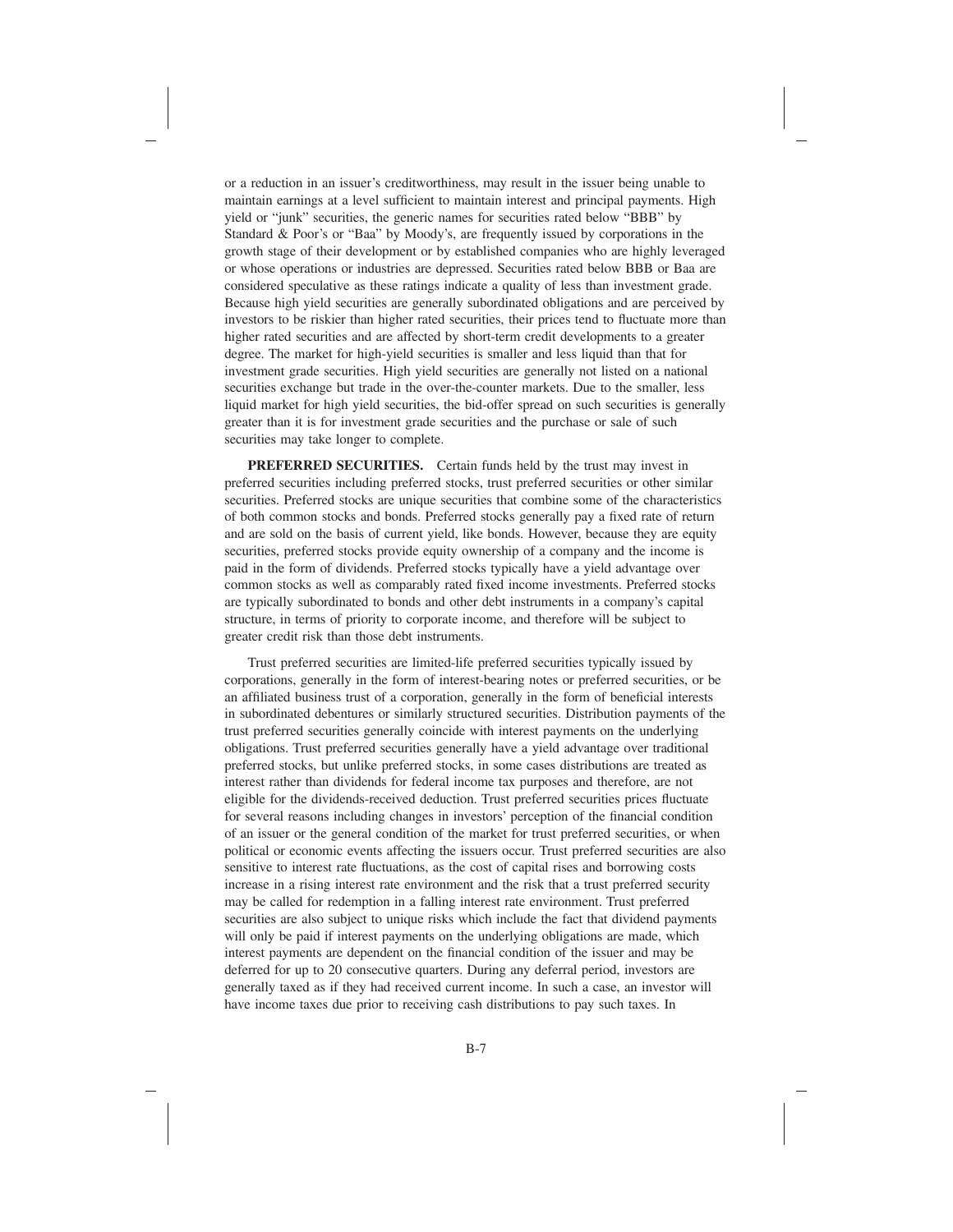addition, the underlying obligations, and thus the trust preferred securities, may be prepaid after a stated call date or as a result of certain tax or regulatory events. Preferred securities are typically subordinated to bonds and other debt instruments in a company's capital structure, in terms of priority to corporate income, and therefore will be subject to greater credit risk than those debt instruments.

**SMALL AND MID-SIZE COMPANIES.** The trust and certain funds may invest in securities issued by small and mid-size companies. The share prices of these companies are often more volatile than those of larger companies as a result of several factors common to many such issuers, including limited trading volumes, products or financial resources, management inexperience and less publicly available information.

**LIQUIDITY RISK.** Liquidity risk is the risk that the value of a security will fall if trading in the security is limited or absent. No one can guarantee that a liquid trading market will exist for any security.

**LEGISLATION/LITIGATION.** From time to time, various legislative initiatives are proposed in the United States and abroad which may have a negative impact on certain of the securities held by the trust or funds. In addition, litigation regarding any of the issuers of the securities or of the industries represented by these issuers may negatively impact the share prices of these securities. No one can predict what impact any pending or threatened litigation will have on the share prices of the securities.

**SELECTION RISK.** Selection risk is the risk that the securities selected for inclusion in the trust or by a fund's management will underperform the markets, relevant indices or the securities selected by other funds with similar investment objectives and investment strategies. This means you may lose money or earn less than other comparable investments.

**UNMANAGED PORTFOLIO.** The trust is a unit investment trust and is not an actively managed fund. Unlike a managed investment company in which there may be frequent changes in the portfolio of securities based upon economic, financial and market analyses, the trust's portfolio will remain relatively fixed and is not subject to such frequent changes based upon continuous analysis. The trust will generally sell securities: to pay expenses, in limited circumstances to protect the trust, to take actions in response to corporation actions and other events impacting the portfolio securities, to make required distributions or avoid imposition of taxes on the trust or as permitted by the trust agreement. Since the trust will not sell securities in response to ordinary market fluctuations, the amount realized upon the sale of portfolio securities may not be the highest price attained by an individual security during the life of the trust.

**NO FDIC GUARANTEE.** An investment in the trust is not a deposit of any bank and is not insured or guaranteed by the Federal Deposit Insurance Corporation or any other government agency.

### **PUBLIC OFFERING**

**OFFERING PRICE.** Units of the trust are offered at the public offering price. The public offering price per unit is equal to the net asset value per unit plus organization costs plus the applicable sales charge described in this prospectus. The "net asset value per unit" is the value of the securities, cash and other assets in the trust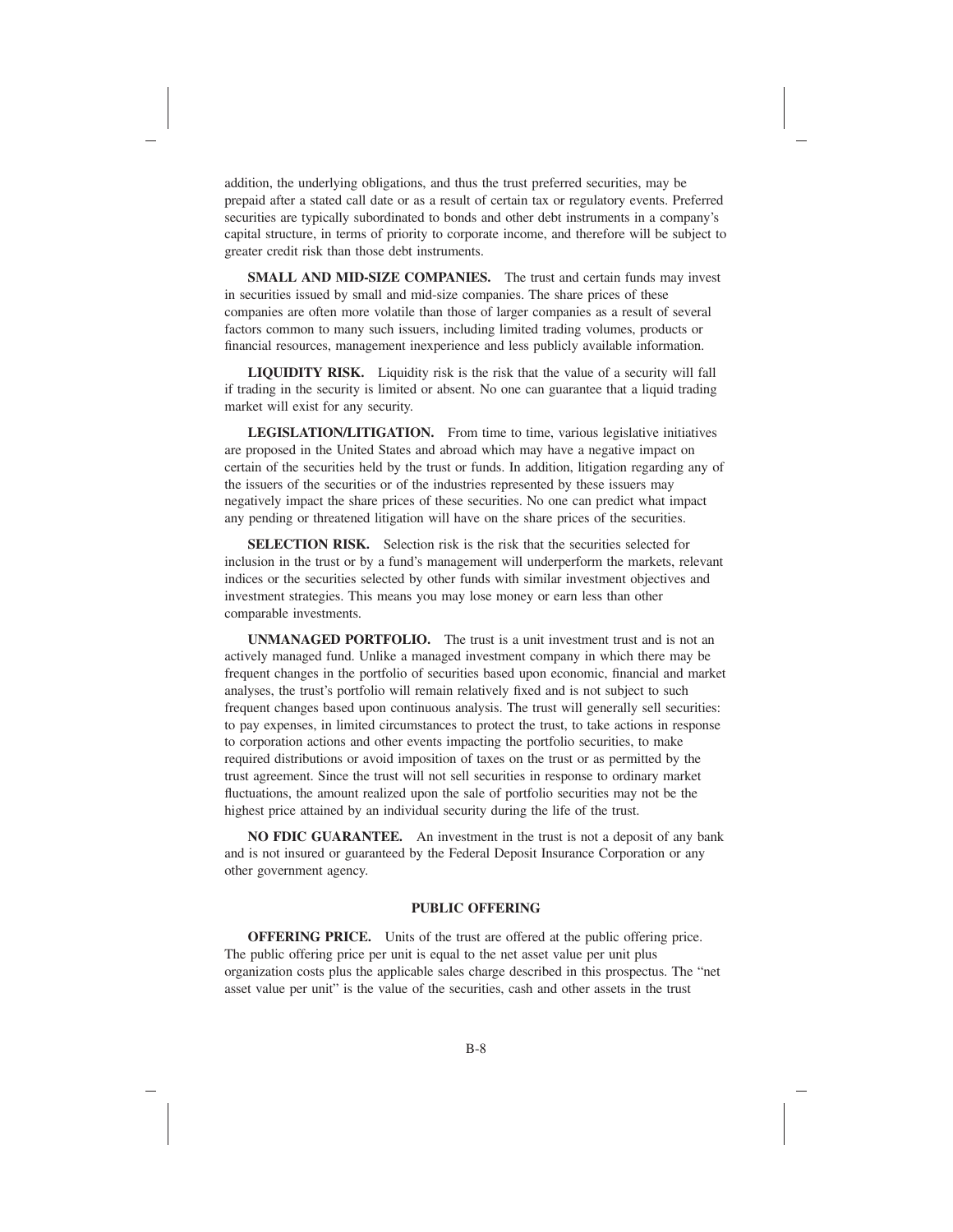reduced by the liabilities of the trust divided by the total units outstanding. The public offering price of units is sometimes referred to as the "offer price" or "purchase price." Unit prices are available at www.smarttrustuit.com or through your financial professional.

The offer price will be effective for all orders received prior to the close of regular trading on the New York Stock Exchange (normally 4:00 p.m. Eastern time), provided that on the first day units are sold the unit price will be computed as of the time the registration statement filed with the Securities and Exchange Commission becomes effective, if later. If the sponsor receives your order prior to the close of regular trading on the New York Stock Exchange, or authorized financial professionals receive your order prior to that time, then in most instances you will receive the price computed on the date of receipt. If the sponsor receives your order after the close of regular trading on the New York Stock Exchange, or if authorized financial professionals receive your order after that time, then in most instances you will receive the price computed on the date of the next determined offer price provided that your order is received in a timely manner on that date. It is the responsibility of the authorized financial professional to transmit the orders that they receive to the sponsor in a timely manner. Certain broker-dealers may charge a transaction or other fee for processing unit purchase orders.

The minimum purchase is generally 100 units for individual purchasers and for purchases by certain custodial accounts or Individual Retirement Accounts, self-employed retirement plans, pension funds and other tax-deferred retirement plans. The minimum purchase requirements are subject to waiver and may vary by selling firm.

**VALUE OF SECURITIES.** The trustee determines the value of the securities as of the close of regular trading on the New York Stock Exchange on each day that exchange is open. The trustee generally determines the value of securities using the closing sale price for securities traded on a national or foreign securities exchange. In some cases the trustee will price a security based on its fair value after considering appropriate factors relevant to the value of the security. The trustee will only do this if a security is not principally traded on a national or foreign securities exchange or if current market quotes are unavailable or inappropriate.

The trustee determined the initial prices of the securities shown under "Portfolio of Investments" as described above at the close of regular trading on the New York Stock Exchange on the business day before the date of this prospectus. On the first day units are sold, the trustee will value the securities as of the close of regular trading on the New York Stock Exchange or the time the registration statement filed with the Securities and Exchange Commission becomes effective, if later.

**ORGANIZATION COSTS.** During the initial offering period, part of the value of the securities represents an amount that will pay the costs of creating the trust. These costs include the costs of preparing the registration statement and legal documents, federal and state registration fees, the portfolio consultant's security selection fee (if applicable), any one-time license fee (if applicable), the initial fees and expenses of the trustee and the initial audit. The trust will sell securities to reimburse the sponsor for these costs at the end of the initial offering period or after six months, if earlier. The value of the units will decline when the trust pays these costs.

**SALES CHARGE.** You pay a fee in connection with purchasing units. This is referred to as the "transactional sales charge." The transactional sales charge has both an initial and a deferred component and equals 3.45% of the public offering price per unit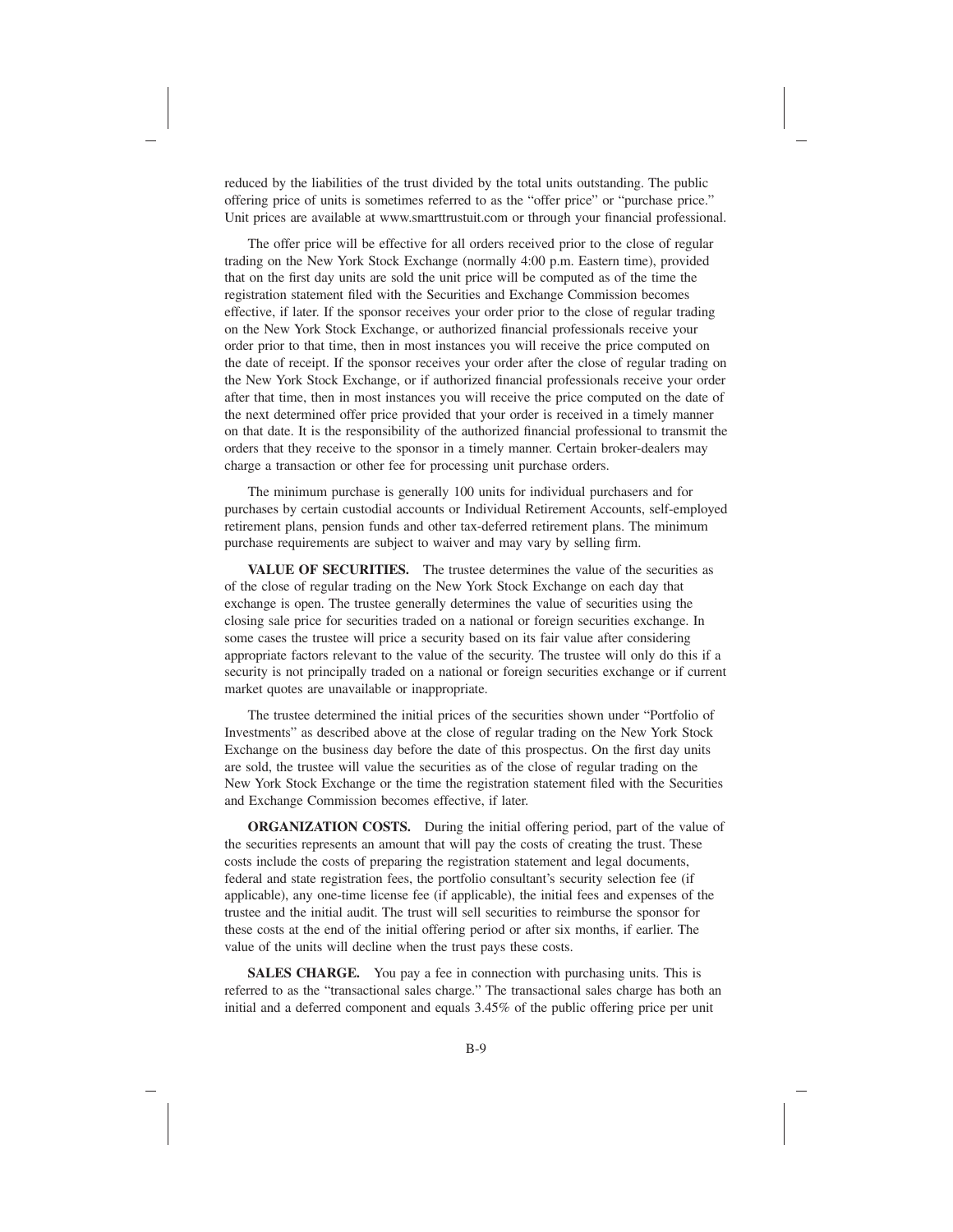based on a \$10 public offering price per unit. This percentage amount of the transactional sales charge is based on the unit price on the initial date of deposit. The transactional sales charge equals the difference between the total sales charge and the creation and development fee. As a result, the percentage and dollar amount of the transactional sales charge will vary as the public offering price per unit varies. The transactional sales charge does not include the creation and development fee which is described in more detail under "Trust Expenses and Charges."

The maximum total sales charge equals 3.95% of the public offering price per unit at the time of purchase. You pay the initial sales charge at the time you buy units. The initial sales charge is the difference between the total sales charge percentage (maximum of 3.95% of the public offering price per unit) and the sum of the remaining fixed dollar deferred sales charge and the total fixed dollar creation and development fee. The initial sales charge will be approximately 1.00% of the public offering price per unit depending on the public offering price per unit. The deferred sales charge is fixed at \$0.245 per unit. The trust pays the deferred sales charge in equal monthly installments as described in the "Fee Table." If you redeem or sell units prior to collection of the total deferred sales charge, you will pay any remaining deferred sales charge upon redemption or sale of units. The creation and development fee is fixed at \$0.05 per unit and is paid at the end of the initial offering period. If you redeem or sell units prior to the end of the initial offering period, you will not pay the remaining creation and development fee. Because the deferred sales charge and creation and development fee are fixed dollar amounts per unit, the actual charges will exceed the percentages shown in the "Fee Table" if the public offering price per unit falls below \$10 and will be less than the percentages shown in the "Fee Table" if the public offering price per unit exceeds \$10. In no event will the total sales charge exceed 3.95% of the public offering price per unit.

Since the deferred sales charge and creation and development fee are fixed dollar amounts per unit, the trust must charge these amounts per unit regardless of any decrease in net asset value. However, if the public offering price per unit falls to the extent that the maximum sales charge percentage results in a dollar amount that is less than the combined fixed dollar amounts of the deferred sales charge and creation and development fee, your initial sales charge will be a credit equal to the amount by which these fixed dollar charges exceed the sales charge at the time you buy units. In such a situation, the value of securities per unit would exceed the public offering price per unit by the amount of the initial sales charge credit and the value of those securities will fluctuate, which could result in a benefit or detriment to unitholders that purchase units at that price. The initial sales charge credit is paid by the sponsor and is not paid by the trust. The "Fee Table" shows the sales charge calculation at a \$10 public offering price per unit and the following examples illustrate the sales charge at prices below and above \$10. If the public offering price per unit fell to \$7, the maximum sales charge would be \$0.2765 (3.95% of the public offering price per unit), which consists of an initial sales charge of -\$0.0185, a deferred sales charge of \$0.245 and a creation and development fee of \$0.05. If the public offering price per unit rose to \$13, the maximum sales charge would be \$0.5135 (3.95% of the public offering price per unit), consisting of an initial sales charge of \$0.2185, a deferred sales charge of \$0.245 and a creation and development fee of \$0.05. The actual sales charge that may be paid by an investor may differ slightly from the sales charges shown herein due to rounding that occurs in the calculation of the public offering price and in the number of units purchased.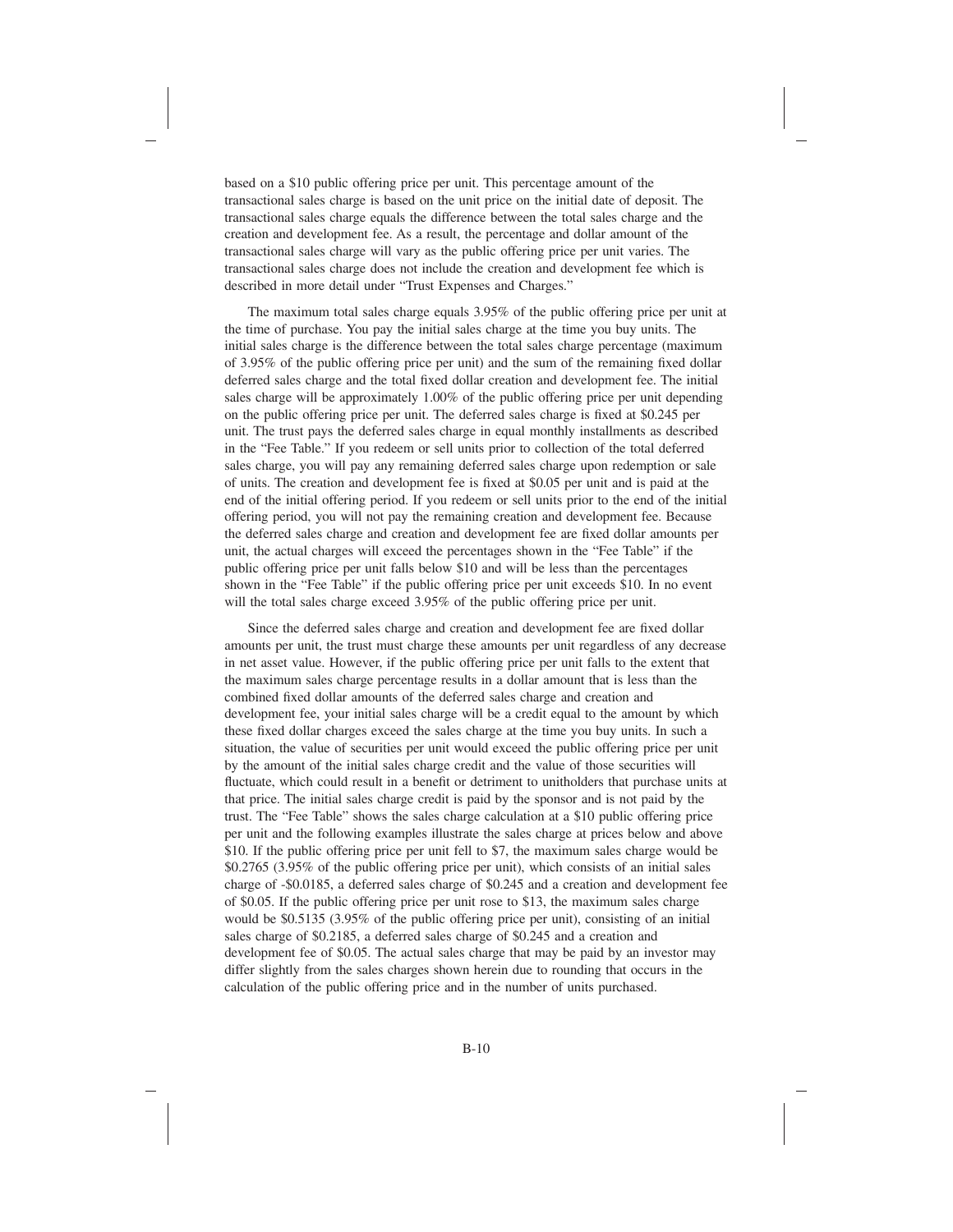If you purchase units after the last deferred sales charge payment has been assessed, the secondary market sales charge is equal to 3.95% of the public offering price and does not include deferred payments.

**DISCOUNTS.** There are a variety of ways for you to reduce the sales charge you pay. It is your financial professional's responsibility to alert the sponsor of any sales charge discount when you order units. Except as expressly provided herein, you may not combine discounts. Since the deferred sales charge and the creation and development fee are fixed dollar amounts per unit, the trust must charge these fees per unit regardless of any discounts. However, if you are eligible to receive a discount such that your total sales charge is less than the fixed dollar amounts of the deferred sales charge and the creation and development fee, the sponsor will credit you the difference between your total sales charge and these fixed dollar fees at the time you buy units.

*Volume Discount.* This volume discount will result in a reduction of the sales charge applicable to such purchases. The reduced sales charge on the public offering price applicable to such purchases is as follows:

| Amount of Purchase* | <b>Sales Charge</b> |
|---------------------|---------------------|
|                     | $3.95\%$            |
|                     | 3.70%               |
|                     | 3.45%               |
|                     | 3.10%               |
|                     | $2.95\%$            |
|                     | 2.45%               |

\* The volume discount is also applied on a unit basis utilizing a breakpoint equivalent in the above table of one unit per \$10. For example, the purchase of either units with a value of \$250,000 or 25,000 units would be entitled to the reduced sales charge of 3.10% even if at the time of purchase the value of 25,000 units was less than \$250,000.

Except as described in this paragraph, these discounts will apply only to purchases of units by the same purchaser on a single day from a single broker-dealer. Units purchased by the same purchaser in separate transactions on a single day will be aggregated for purposes of determining if such purchaser is entitled to a discount provided that such purchaser must own at least the required dollar amount of units at the time such determination is made. Units purchased in the name of a purchaser's spouse or children under 21 living in the same household as the purchaser will be deemed to be additional purchases by the purchaser for the purposes of calculating the applicable quantity discount level. Purchases of units of the trust offered in this prospectus may be combined with purchases of units of any other unit investment trusts sponsored by the sponsor in the initial offering period which are not already subject to a reduced sales charge, if such purchases are made by the same person on a single day from a single broker-dealer. The reduced sales charge levels will also be applicable to a trustee or other fiduciary purchasing units for a single trust, estate (including multiple trusts created under a single estate) or fiduciary account. To be eligible for aggregation as described in this paragraph, all purchases must be made on the same day through a single broker-dealer or selling agent. A purchaser must inform his/her broker-dealer of any combined purchases before the purchase to be eligible for a reduced sales charge.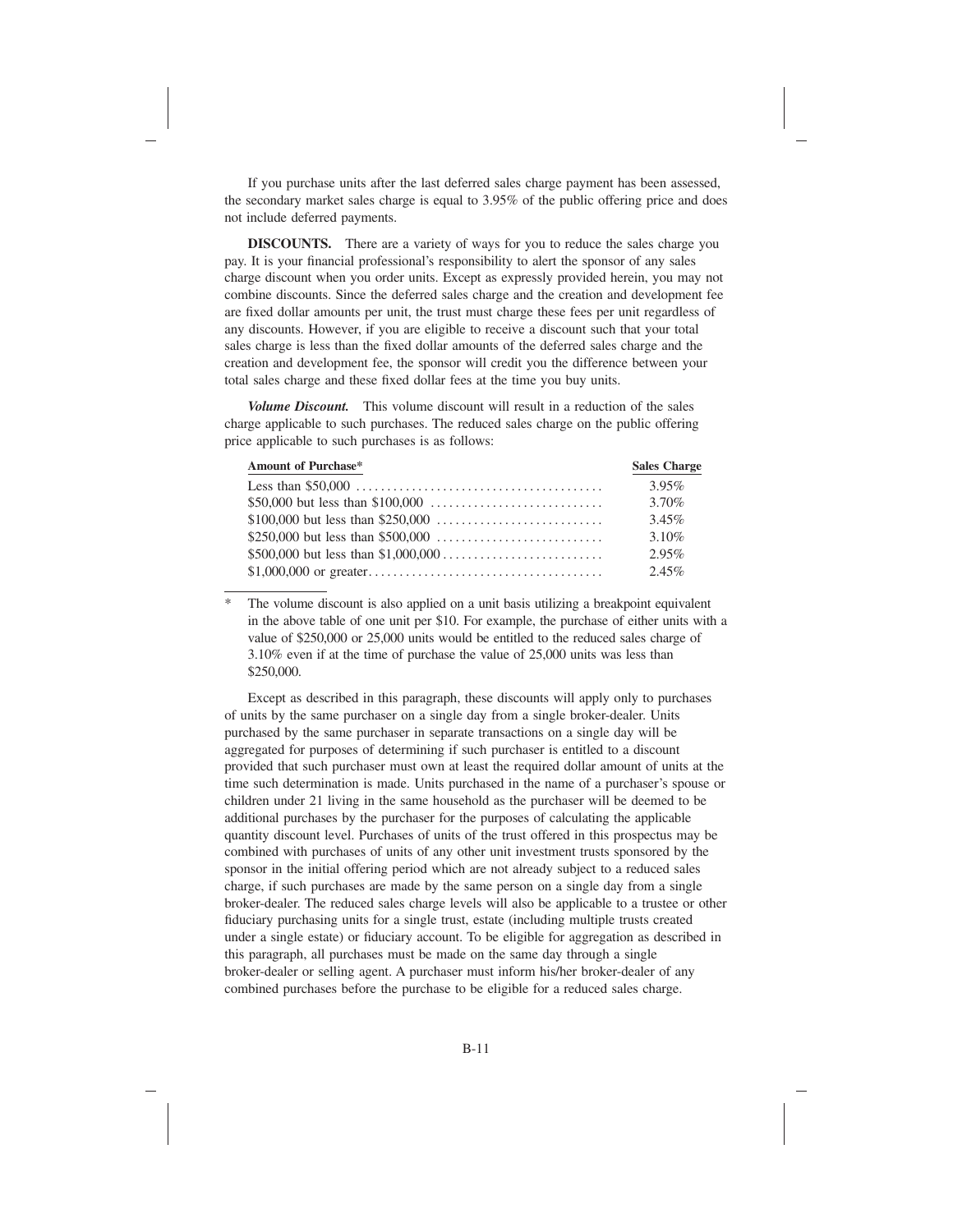If you purchase units that qualify for the rollover/exchange discount described below and also purchase additional units on the same day from the same broker-dealer that do not qualify for the rollover/exchange discount, you may aggregate all units purchased for purposes of qualifying for the volume discount on the additional units, but such additional units will not qualify for the rollover/exchange discount.

The discounts described above apply only to initial offering period purchases.

*Rollover/Exchange Discount.* A portion of the sales charge is waived on units of the trust offered in this prospectus if you buy units with redemption or termination proceeds from any unit investment trust (regardless of sponsor). The discounted public offering price per unit for these transactions is equal to the regular public offering price per unit less 1.00%. However, if you invest \$500,000 or more in units of the trust offered in this prospectus, the maximum sales charge on units will be limited to the maximum sales charge for the applicable amount invested in the table under "Volume Discount" above. To qualify for this rollover/exchange discount, the termination or redemption proceeds used to purchase units of the trust offered in this prospectus must be derived from a transaction that occurred within 30 calendar days of your purchase of units of the trust offered in this prospectus. In addition, the discount will only be available for investors that utilize the same broker-dealer (or a different broker-dealer with appropriate notification) for both the unit purchase and the transaction resulting in the receipt of the termination or redemption proceeds used for the unit purchase. You may be required to provide appropriate documentation or other information to your broker-dealer to evidence your eligibility for this sales charge discount.

If you purchase units that qualify for the rollover/exchange discount and also purchase additional units of the trust offered in this prospectus on the same day from the same broker-dealer that do not qualify for the rollover/exchange discount, you may aggregate all units purchased for purposes of qualifying for the volume discount described above on the additional units, but such additional units will not qualify for the rollover/exchange discount.

Please note that if you purchase units of the trust in this manner using redemption proceeds from other unit investment trusts which assess the amount of any remaining deferred sales charge at redemption, you should be aware that any deferred sales charges remaining on those units will be deducted from those redemption proceeds. The rollover/ exchange discount applies only to initial offering period purchases.

*Employee Discount.* A portion of the sales charge is waived for purchases by officers, directors and employees (including their spouses and children under 21 living in the same household, and trustees, custodians or fiduciaries for the benefit of such persons) of the sponsor and its affiliates and dealers and their affiliates. These purchases may be made at the public offering price per unit less the applicable dealer concession. These discounts apply during the initial offering period and in the secondary market. All employee discounts are subject to the policies of the related selling firm. Only officers, directors and employees of companies that allow their employees to participate in this employee discount program are eligible for the discounts.

*Fee Accounts.* Investors may purchase units through registered investment advisers, certified financial planners or registered broker-dealers who in each case either charge investor accounts ("Fee Accounts") periodic fees for brokerage services, financial planning, investment advisory or asset management services, or provide such services in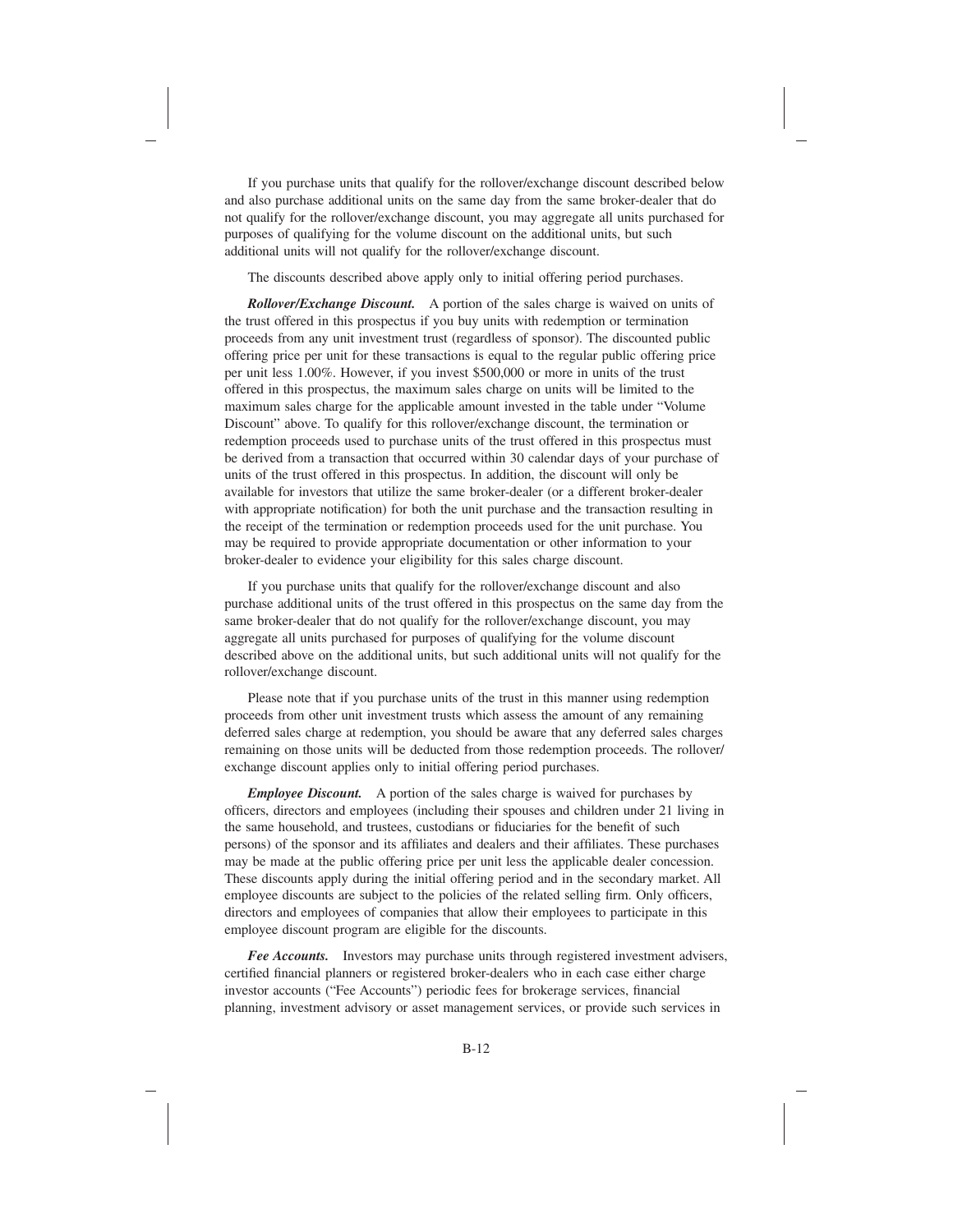connection with an investment account for which a comprehensive "wrap fee" charge ("Wrap Fee") is imposed. You should consult your financial advisor to determine whether you can benefit from these accounts. To purchase units in these Fee Accounts, your financial advisor must purchase units designated with one of the Fee Based CUSIP Numbers set forth under "Essential Information," if available. Please contact your financial advisor for more information. If units of the trust are purchased for a Fee Account and the units are subject to a Wrap Fee in such Fee Account (i.e., the trust is "Wrap Fee Eligible") then investors may be eligible to purchase units of the trust in these Fee Accounts that are not subject to the transactional sales charge but will be subject to the creation and development fee that is retained by the sponsor. For example, this table illustrates the sales charge you will pay as a percentage of the initial \$10 public offering price per unit (the percentage will vary with the unit price).

| $0.00\%$ |
|----------|
| $0.00\%$ |
| $0.00\%$ |
| $0.50\%$ |
| $0.50\%$ |

This discount applies only during the initial offering period. Certain Fee Account investors may be assessed transaction or other fees on the purchase and/or redemption of units by their broker-dealer or other processing organizations for providing certain transaction or account activities. The sponsor reserves the right to limit or deny purchases of units in Fee Accounts by investors or selling firms whose frequent trading activity is determined to be detrimental to the trust.

**DISTRIBUTION OF UNITS.** Units will be distributed to the public at the public offering price by the sponsor and through broker-dealers and other selling firms. The sponsor generally qualifies units for sale in various states in the United States. The sponsor does not register units for sale in any foreign country. This prospectus does not constitute an offer of units in any state or country where units cannot be offered or sold lawfully. The sponsor may reject any order for units in whole or in part.

The sponsor compensates broker-dealers and other selling firms when they sell units. This compensation includes the broker-dealer concessions or agency commissions described in the table below and other compensation described in this section. Any sales charge discount is borne by the broker-dealer or selling firm out of the dealer concession unless provided otherwise below. The broker-dealer concession or agency commission for initial offering period transactions is 3.15% of the public offering price per unit, subject to reduction for unit purchases eligible for the "Volume Discount" sales charge discount described in this prospectus as follows:

| <b>Amount of Transaction</b> | <b>Concession or</b><br>Agency<br><b>Commission</b> |
|------------------------------|-----------------------------------------------------|
|                              | 3.15%                                               |
|                              | $2.90\%$                                            |
|                              | 2.65%                                               |
|                              | 2.35%                                               |
|                              | 2.25%                                               |
|                              | 1.80%                                               |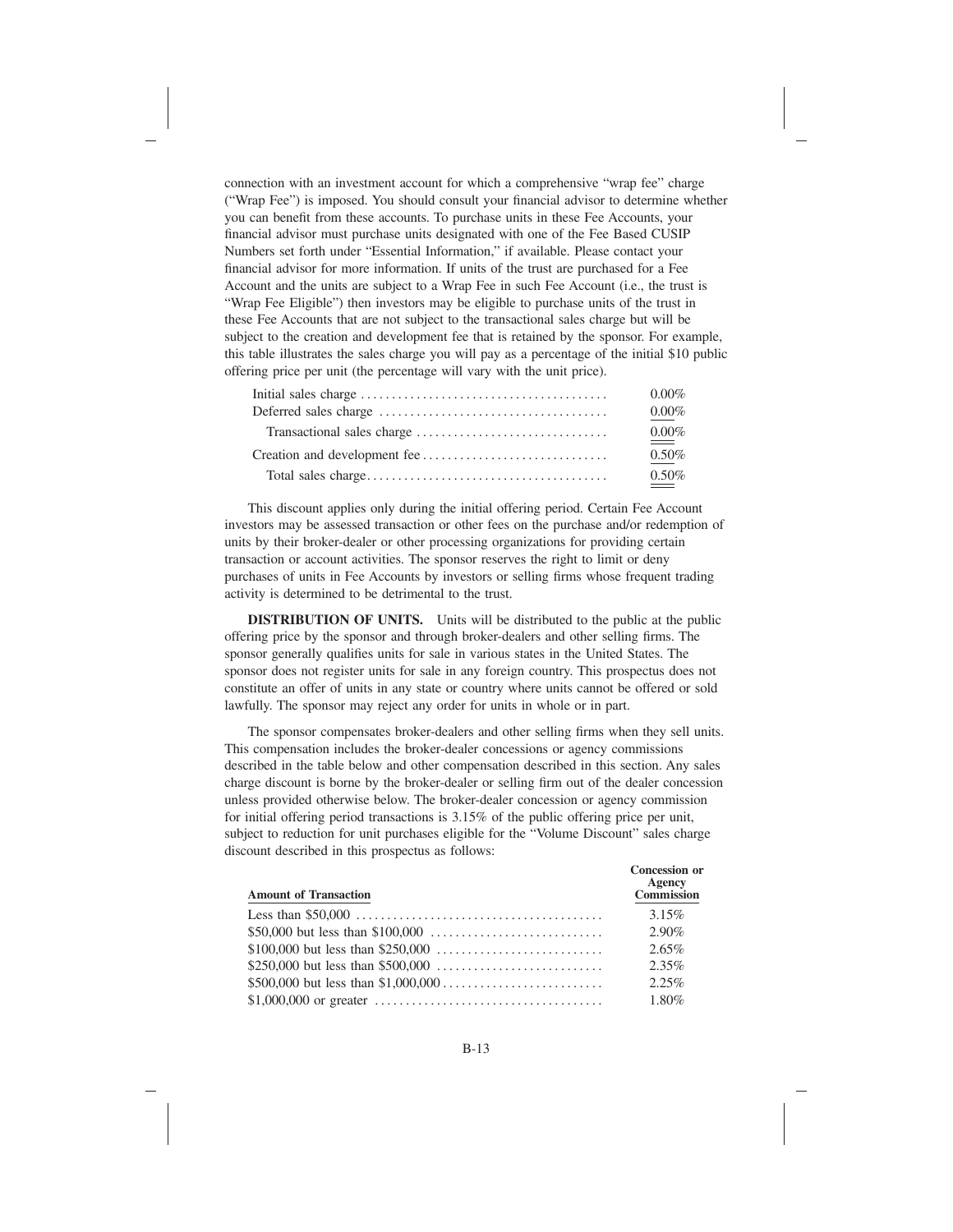The sponsor applies these concessions or agency commissions as a percent of the public offering price per unit at the time of the transaction. The sponsor also applies the different levels on a unit basis using a \$10 unit equivalent. For example, purchases of units with a value of \$250,000 or 25,000 units would be entitled to a dealer concession of 2.35%, even if at the time of purchase the value of 25,000 units was less than \$250,000. For transactions involving unitholders of other unit investment trusts who use their redemption or termination proceeds to purchase units of the trust at the "Rollover/ Exchange Discount" described in this prospectus, the dealer concession is 2.20%. No dealer concession is paid to broker-dealers or other selling firms in connection with unit sales in Fee Accounts subject to a Wrap Fee that are eligible to receive the "Fee Account" sales charge discount described in this prospectus. The broker-dealer concession or agency commission for secondary market sales is 3.15% of the public offering price per unit, provided however that any sales charge discount is borne by the broker-dealer or selling firm out of the dealer concession for transactions in the secondary market. The sponsor reserves the right to change the amount of concessions or agency commissions from time to time.

The sponsor may enter into wholesaling arrangements with certain broker-dealers that market and promote the sponsor's unit investment trusts to other broker-dealers and selling agents. The sponsor compensates these wholesaling firms out of its own assets. The amount of compensation paid to a particular firm may vary and will generally comprise an amount up to 0.20% of the price of units of Hennion & Walsh-sponsored unit investment trusts sold during the initial offering period in the region(s) or by the firms covered by the particular firm pursuant to its agreement with the sponsor.

In addition to the concessions set forth in the table above, broker-dealers and other selling firms will be eligible to receive additional compensation for volume sales of eligible units of certain Hennion & Walsh-sponsored unit investment trusts. This additional volume concession is based on total initial offering period sales of eligible trusts during a calendar quarter as set forth in the following table:

| <b>Initial Offering Period Sales During Calendar Quarter</b> | <b>Volume Concession</b> |
|--------------------------------------------------------------|--------------------------|
|                                                              | $0.000\%$                |
|                                                              | $0.050\%$                |
|                                                              | 0.075%                   |
|                                                              | $0.100\%$                |
|                                                              | 0.110%                   |
|                                                              | 0.120%                   |

This volume concession will be paid on units of eligible Hennion & Walsh-sponsored trusts sold in the initial offering period. For a trust to be eligible for this additional volume concession for calendar quarter sales, the trust's prospectus must include disclosure related to this additional concession; a trust is not eligible for this additional volume concession if the prospectus for such trust does not include disclosure related to this additional volume concession. Broker dealers and other selling firms will not receive additional volume compensation unless it sells at least \$10.0 million of units of eligible trusts during a calendar quarter. For example, if a firm sells \$9.5 million of units of eligible trusts in the initial offering period during a calendar quarter, the firm will not receive any additional compensation with respect to such trusts. Except as described below, once a firm reaches a particular breakpoint during a quarter, the firm will receive the stated volume concession on all initial offering period sales of eligible trusts during the applicable quarter. For example, if the firm sells \$17.5 million of units of eligible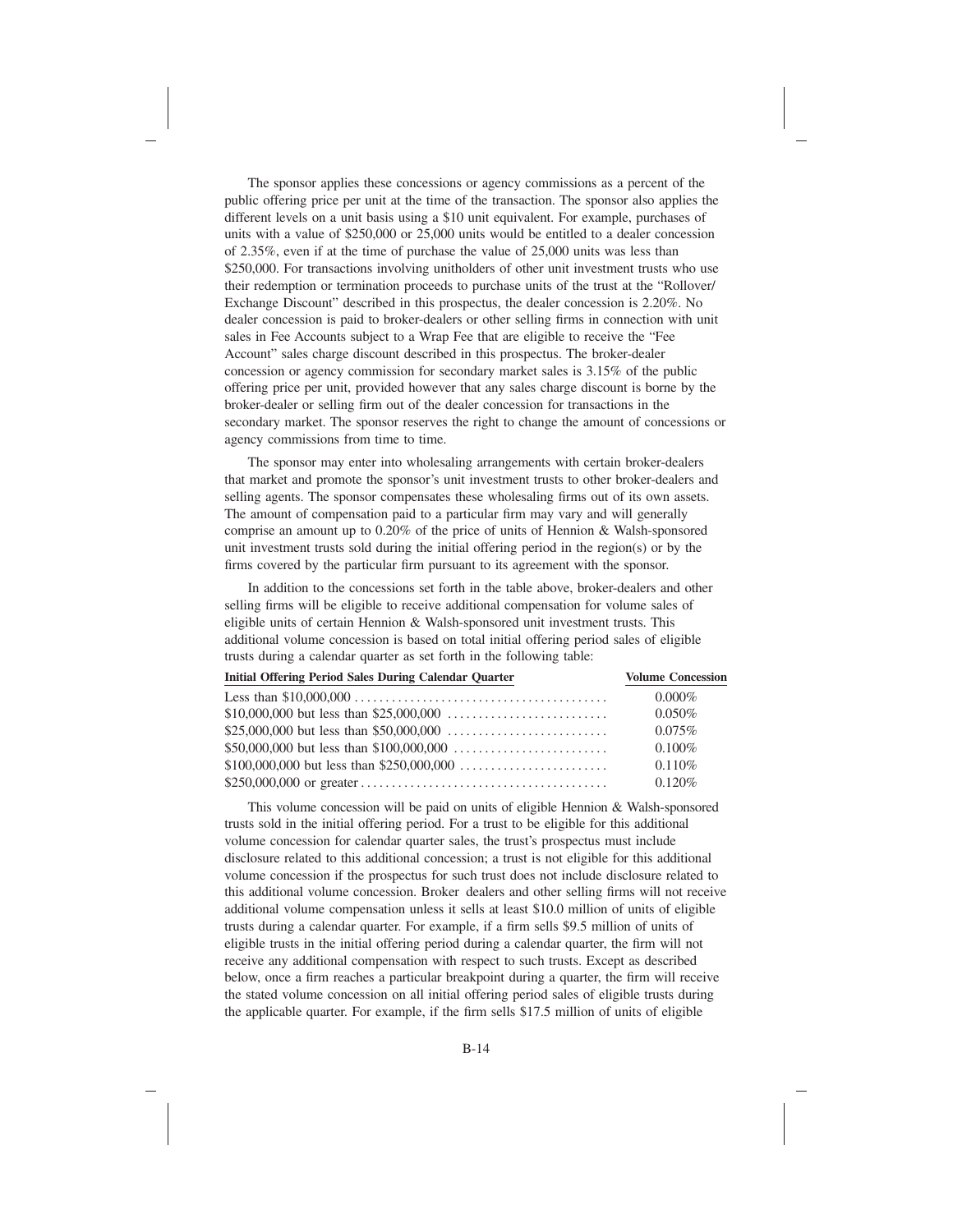trusts in the initial offering period during a calendar quarter, the firm will receive additional compensation of 0.05% of \$17.5 million. There will be no additional volume concessions on the sale of units which are not subject to a transactional sales charge. However, such sales will be included in determining whether a firm has met the sales level breakpoints for volume concessions, subject to the policies and instructions of the related selling firm. Eligible broker dealers and other selling firms include clearing firms that place orders with the sponsor and provide the sponsor with information with respect to the representatives who initiated such transactions. Eligible broker-dealers and other selling firms will not include firms that solely provide clearing services to other broker-dealer firms or firms who place orders through clearing firms that are eligible dealers. Redemptions of units during the initial offering period will reduce the amount of units used to calculate the additional volume concessions. Secondary market sales of all units are excluded for purposes of these additional volume concessions. The sponsor will pay these amounts out of its own assets within a reasonable time following each calendar quarter.

The sponsor may provide, at its own expense and out of its own profits, additional compensation and benefits to broker-dealers and selling firms that sell units of the trust and the sponsor's other products. This compensation is intended to result in additional sales of the sponsor's products and/or compensate broker-dealers, selling firms and financial advisors for past sales. A number of factors are considered in determining whether to pay these additional amounts. Such factors may include, but are not limited to, the level or type of services provided by the intermediary, the level or expected level of sales of our products by the intermediary or its agents, the placing of the sponsor's products on a preferred or recommended product list and access to an intermediary's personnel. The sponsor may make these payments for marketing, promotional or related expenses, including, but not limited to, expenses of entertaining retail customers and financial advisors, advertising, sponsorship of events or seminars, obtaining information about the breakdown of unit sales among an intermediary's representatives or offices, obtaining shelf space in intermediary firms and similar activities designed to promote the sale of the sponsor's products. The sponsor may make such payments to a substantial majority of intermediaries that sell its products. The sponsor may also make certain payments to, or on behalf of, intermediaries to defray a portion of their costs incurred for the purpose of facilitating unit sales, such as the costs of developing or purchasing trading systems to process unit trades. Payments of such additional compensation described in this paragraph and the volume concessions described above, some of which may be characterized as "revenue sharing," may create an incentive for financial intermediaries and their agents to sell or recommend the sponsor's products, including the trust, over other products. These arrangements will not change the price you pay for your units.

The sponsor may gain or lose money when it holds units in the primary or secondary market due to fluctuations in unit prices. The gain or loss is equal to the difference between the price the sponsor pays for units and the price at which it sells or redeems them. The sponsor may also gain or lose money when it deposits securities to create units. The amount of the sponsor's profit or loss on the initial deposit of securities into the trust is shown in the "Notes to Portfolio of Investments." The trustee may utilize the services of the sponsor for the purchase or sale of all or a portion of the portfolio securities in the trust and the sponsor may receive brokerage commissions from the trust in connection with these transaction in accordance with applicable law.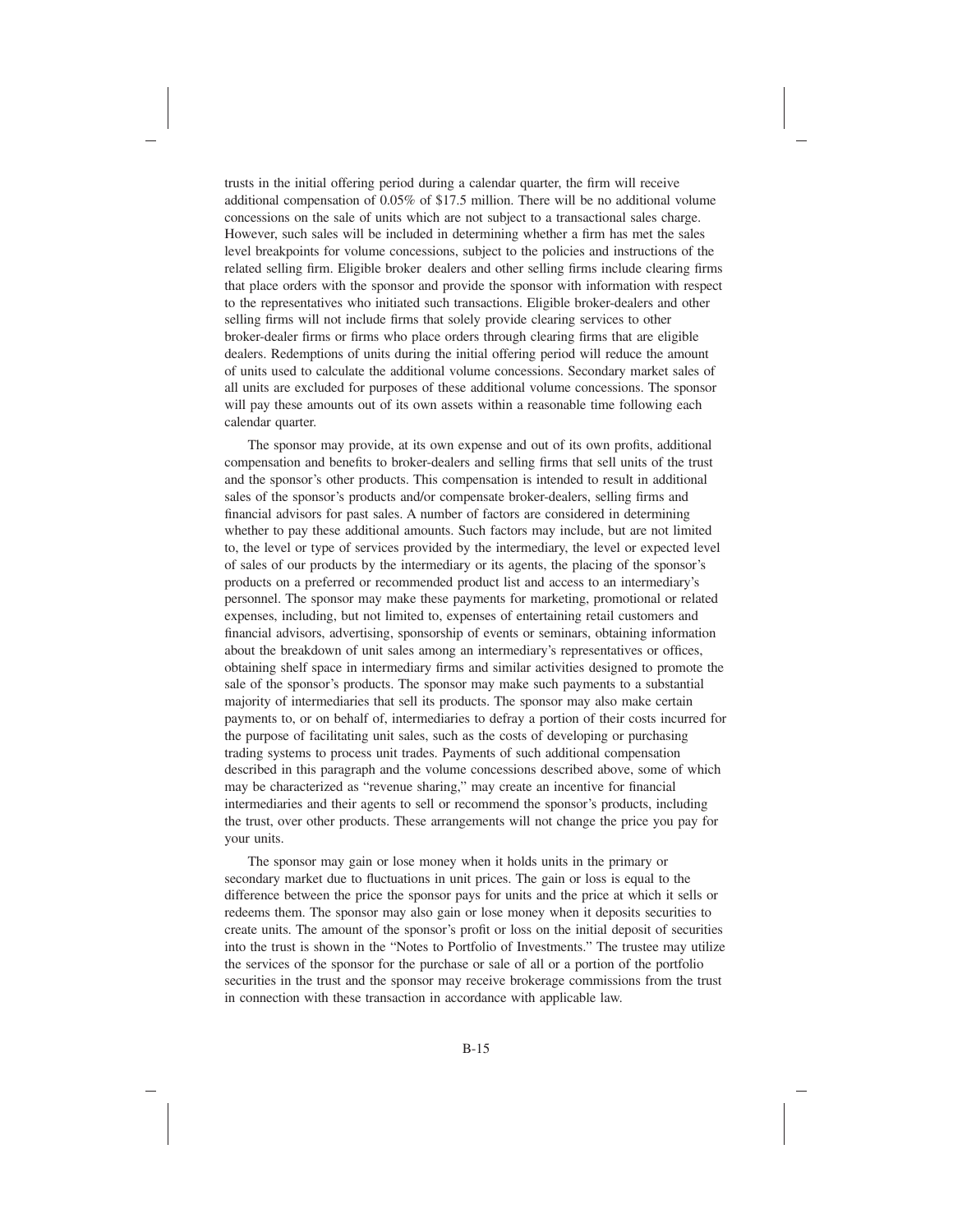### **REDEMPTION AND SALE OF UNITS**

You may sell or redeem units on any business day the New York Stock Exchange is open through your financial professional or the trustee. The sale and redemption price of units is equal to the net asset value per unit, provided that you will not pay any remaining creation and fee and organization costs if you sell or redeem units during the initial offering period. The sale and redemption price is sometimes referred to as the "liquidation price." You may pay any remaining deferred sales charge when you sell or redeem units. Certain broker-dealers may charge a transaction or other fee for processing unit redemptions.

SALES OF UNITS. The sponsor intends to repurchase units from unitholders throughout the life of the trust at the current net asset value of the units, provided that you will not pay any remaining creation and fee and organization costs if you sell units during the initial offering period. The sponsor may resell repurchased units to other investors at the public offering price or redeem them for the redemption price. The sponsor's secondary market repurchase price is the same as the redemption price. Certain broker-dealers might also maintain a secondary market in units. You should contact your financial professional for current repurchase prices to determine the best price available. The sponsor is not obligated to maintain a market and may stop doing so without prior notice for any reason. If a market is not maintained, you will be able to redeem units with the trustee at the same price as the sponsor's repurchase price. If you sell units prior to the collection of the entire deferred sales charge, you will be assessed the amount of the remaining deferred sales charge at the time of sale.

**REDEMPTION OF UNITS.** You may also redeem units directly with the trustee on any day the New York Stock Exchange is open. The redemption price that you will receive for units is equal to the net asset value per unit, provided that you will not pay any remaining creation and development fee or organization costs if you redeem units during the initial offering period. You will pay any remaining deferred sales charge at the time you redeem units. You will receive the net asset value for a particular day if the trustee receives your completed redemption request prior to the close of regular trading on the New York Stock Exchange. Redemption requests received by authorized financial professionals prior to the close of regular trading on the New York Stock Exchange are priced based on the date of receipt in most instances. Redemption requests received by the trustee after the close of regular trading on the New York Stock Exchange, or redemption requests received by authorized financial professionals after that time, are priced based on the date of the next determined redemption price provided they are received in a timely manner by the trustee on such date. It is the responsibility of authorized financial professionals to transmit redemption requests received by them to the trustee so they will be received in a timely manner. If your request is not received in a timely manner or is incomplete in any way, you will receive the next net asset value computed after the trustee receives your completed request.

If you redeem units, the trustee will generally send you a payment for units no later than seven days after it receives all necessary documentation (this will usually only take three business days). The only time the trustee can delay your payment is if the New York Stock Exchange is closed (other than weekends or holidays), the Securities and Exchange Commission determines that trading on that exchange is restricted or an emergency exists making sale or evaluation of the securities not reasonably practicable, and for any other period that the Securities and Exchange Commission permits.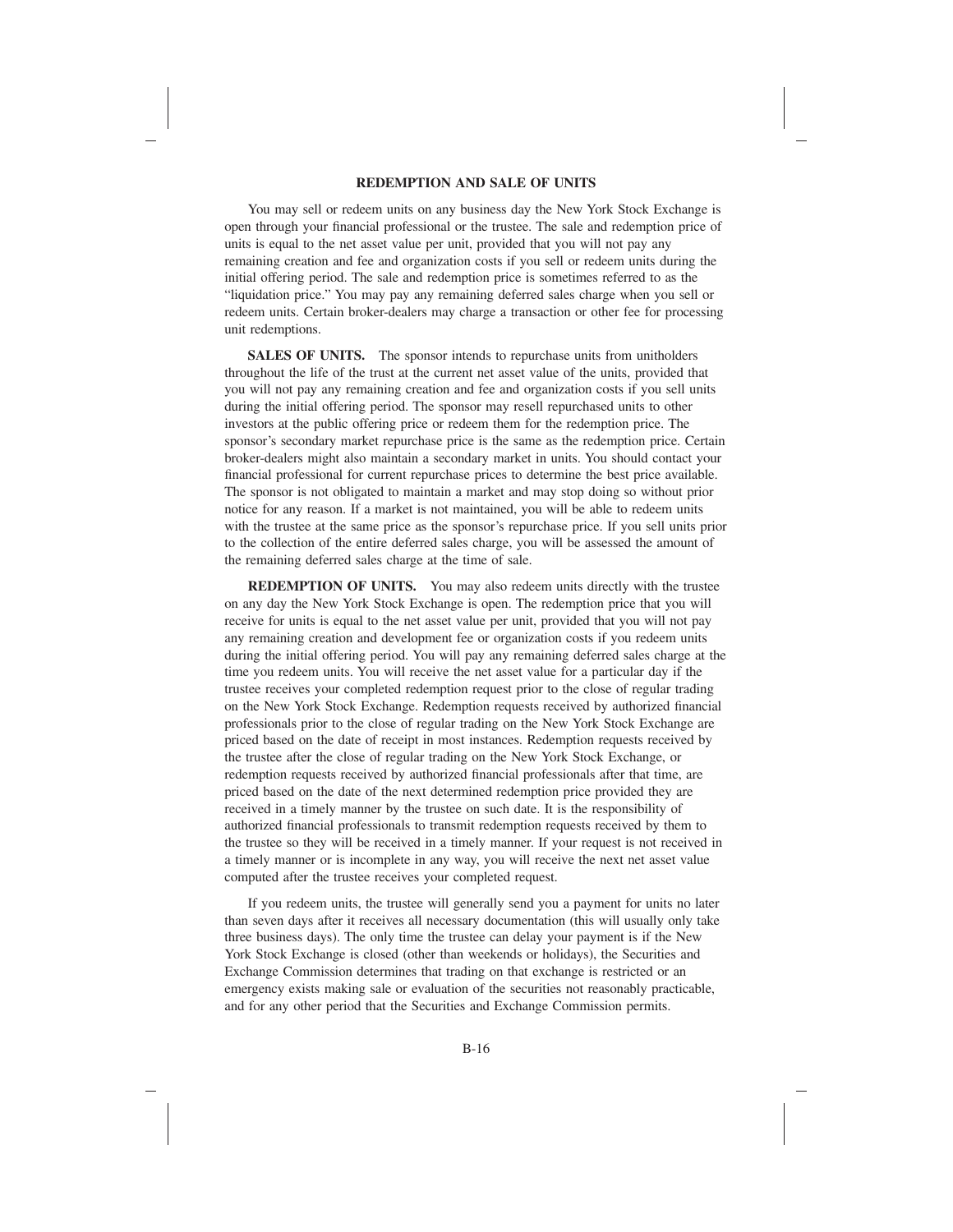You can request an in-kind distribution of the securities underlying units if you tender at least 2,500 units for redemption (or such other amount as required by your financial professional's firm). This option is generally available only for securities traded and held in the United States. The trustee will make any in-kind distribution of securities by distributing applicable securities in book entry form to the account of your financial professional at The Depository Trust Company. You will receive whole shares of the applicable securities and cash equal to any fractional shares or securities not distributed in-kind. You may not request this option in the last 30 days of the trust's life. This option may be discontinued upon 60 days notice.

**EXCHANGE OPTION**. When you sell or redeem your units in the trust offered in this prospectus, you may be able to exchange them for units of other Smart Trust unit investment trusts at a reduced sales charge. You can contact your financial professional for more information about trusts currently available for exchanges. Before you exchange units, you should read the prospectus carefully and understand the risks and fees. You should then discuss this option with your financial professional to determine whether your investment goals have changed, whether current trusts suit you and to discuss tax consequences. The sponsor may discontinue this option at any time upon 60 days notice.

### **DISTRIBUTIONS**

The trust generally pays distributions of its net investment income along with any excess capital on each distribution date to unitholders of record as of the preceding record date. The record and distribution dates are shown in the "Essential Information." An investor becomes a unitholder of record on the settlement date of the unit purchase (generally three business days following the purchase date). You may elect to either reinvest your distribution proceeds in additional units of the trust (as described below) or receive distributions in cash. In some cases, the trust might pay a special distribution if it holds an excessive amount of cash pending distribution. For example, this could happen as a result of a merger or similar transaction involving a company whose stock is in the trust portfolio. In addition, the trust will generally make required distributions or distributions to avoid the imposition of tax at the end of each year because it is structured as a "regulated investment company" for federal tax purposes.

The issuers in the trust's portfolio make dividend payments at various times during the year. When the trust receives dividends from issuers, the trustee credits the dividends to the trust's accounts. Because the trust does not necessarily receive dividends or income payments from the issuers at a constant rate throughout the year, the trust's income distributions to unitholders will fluctuate. The amount of your distributions will also vary from time to time as companies change their dividends, securities are liquidated from the portfolio or trust expenses change.

Distributions may be reinvested into additional units of the trust by participating in the trust's reinvestment option. In order to participate in the reinvestment option, investors should purchase units with a "Reinvestment" CUSIP number set forth in the "Essential Information." You may also make or change your reinvestment election by contacting your financial professional or the trustee at least 10 days before the next applicable record date. This reinvestment option may be subject to availability or limitation by the broker-dealer or selling firm. In certain circumstances, broker-dealers may suspend or terminate the offering of a reinvestment option at any time. Once you have elected to participate in the reinvestment option, each distribution of income or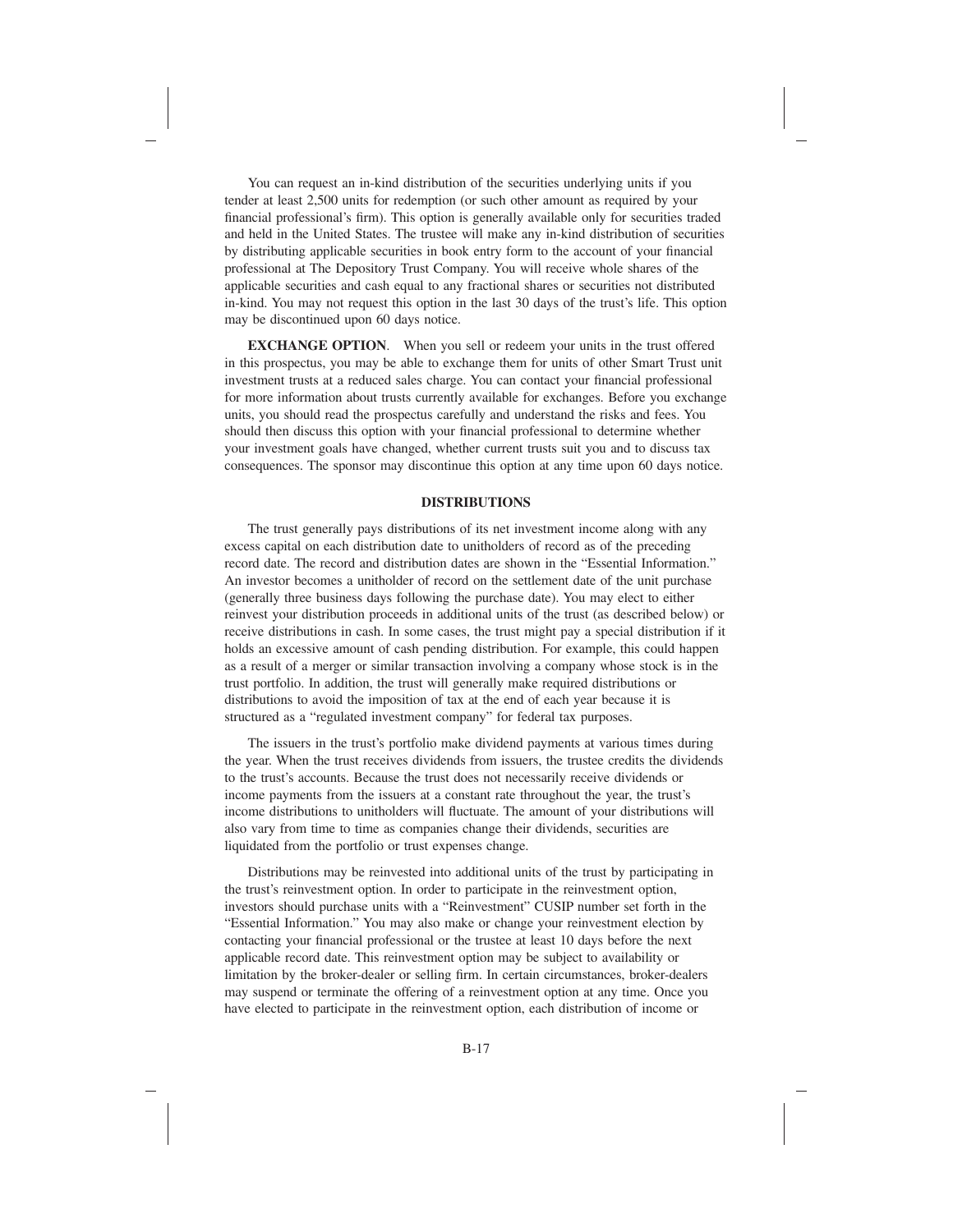principal on the participant's units will be automatically applied by the trustee to purchase additional units of the trust. The sponsor reserves the right to modify or terminate the reinvestment plan at any time without prior notice. Distributions on units may be reinvested by participating in the trust's reinvestment plan. Units acquired by reinvestment are not subject to a sales charge as described in "Public Offering."

### **TRUST ADMINISTRATION**

**PORTFOLIO ADMINISTRATION.** The trust is a unit investment trust and is not an actively managed fund. Unlike a managed fund, the trust's portfolio will remain relatively fixed. The trust will generally sell securities: to pay expenses, in limited circumstances to protect the trust, to take actions in response to corporation actions and other events impacting the portfolio securities, to make required distributions or avoid imposition of taxes on the trust or as permitted by the trust agreement.

When the trust sells securities, the composition and diversification of the securities in the portfolio may be altered. If a public tender offer has been made for a security or a merger, acquisition or similar transaction has been announced affecting a security, the sponsor may direct the trustee to sell the security or accept a tender offer if the supervisor determines that the action is in the best interest of unitholders. The trustee will distribute any cash proceeds to unitholders unless it is used to pay expenses or unit redemptions. If an offer by the issuer of any of the portfolio securities or any other party is made to issue new securities, or to exchange securities, for portfolio securities, the trustee will, at the direction of the sponsor, vote for or against, or accept or reject, any offer for new or exchanged securities or property in exchange for a portfolio security. If any such issuance, exchange or substitution occurs (regardless of any action or rejection by the trust), any securities and/or property received will be deposited into the trust and will be promptly sold by the trustee pursuant to the sponsor's direction, unless the sponsor advises the trustee to keep such securities or property. In determining whether to dispose of or hold portfolio securities, new securities or property, the sponsor may be advised by the trust's portfolio supervisor. If any contract for the purchase of securities fails, the sponsor will refund the cash and sales charge attributable to the failed contract to unitholders on or before the next distribution date unless substantially all of the moneys held to cover the purchase are reinvested in substitute securities in accordance with the trust agreement. The sponsor may direct the reinvestment of security sale proceeds if the sale is the direct result of serious adverse credit factors which, in the opinion of the sponsor, would make retention of the securities detrimental to such trusts. In such a case, the sponsor may, but is not obligated to, direct the reinvestment of sale proceeds in any other securities that meet the criteria for inclusion in the trust on the initial date of deposit. The sponsor may also instruct the trustee to take action necessary to ensure that the portfolio continues to satisfy the qualifications of a regulated investment company for tax purposes.

The size of the trust will increase as units are sold and the trust will acquire additional portfolio securities. When additional units are created, the existing portfolio will be replicated to the extent practicable. When the trust buys securities, it may pay brokerage or other acquisition fees. You could experience a dilution of your investment because of these fees and fluctuations in security prices between the time units are created and the time the trust buys the securities. When the trust buys or sells securities, it may place orders with and pay brokerage commissions to certain directed brokers that sell units or are affiliated with the trust or the trustee.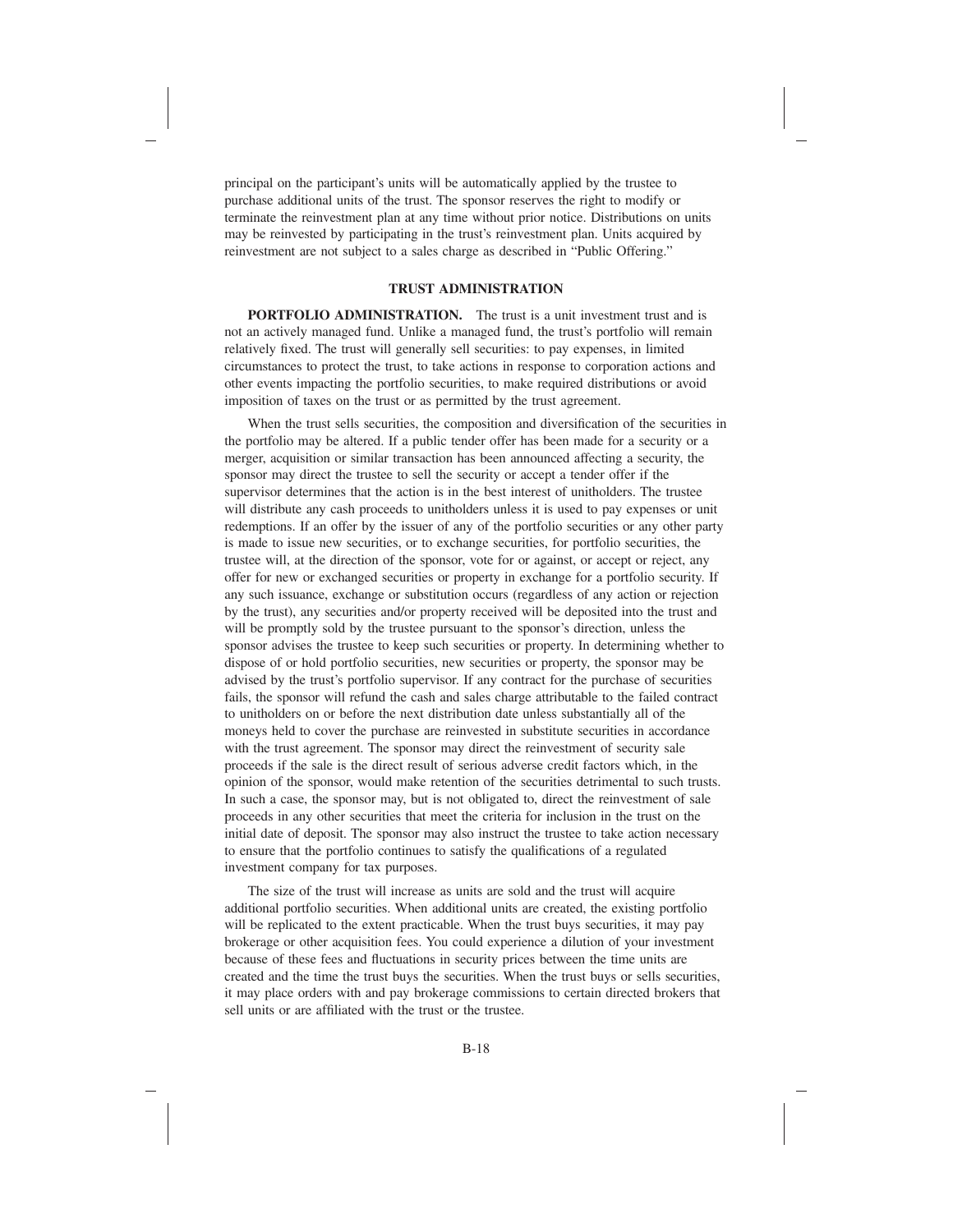**REPORTS.** The trustee or your financial professional will make available to you a statement showing income and other receipts of the trust for each distribution. Each year the trustee will also provide an annual report on the trust's activity and certain tax information. You can request copies of security evaluations to enable you to complete your tax forms and audited financial statements for the trust, if available.

**AMENDING THE TRUST AGREEMENT.** The sponsor and the trustee can change the trust agreement without your consent to correct any provision that may be defective or to make other provisions that will not materially adversely affect your interest (as determined by the sponsor and the trustee). The sponsor and trustee cannot change the trust agreement to reduce your interest in the trust without your consent. Investors owning two-thirds of the units in the trust may vote to change the trust agreement.

**TRUST TERMINATION.** The trust will terminate on the mandatory termination date set forth under "Essential Information." The trustee may terminate the trust early if the value of the trust is less than 40% of the original value of the securities in the trust at the time of deposit. At this size, the expenses of the trust may create an undue burden on your investment. Investors owning 100% of the units in the trust may also vote to terminate the trust early. The trustee will liquidate the trust in the event that a sufficient number of units not yet sold to the public are tendered for redemption so that the net worth of the trust would be reduced to less than 40% of the value of the securities at the time they were deposited in the trust. If this happens, the sponsor and your financial professional will refund any sales charge that you paid.

The trustee will notify you of any termination and sell any remaining securities. The trustee will send your final distribution to you within a reasonable time following liquidation of all the securities after deducting final expenses. Your termination distribution may be less than the price you originally paid for your units. When the trust terminates, you may be able to roll your investment into a subsequent series of the trust at a reduced sales charge as described under "Rollover" below.

**ROLLOVER.** The sponsor may offer a subsequent series of the trust when the trust offered in this prospectus terminates. In this case, when the trust terminates you will have the option to (1) participate in a rollover and have your units reinvested into a subsequent trust series through a rollover as described in this section, if available, or (2) receive a cash distribution as described above under "Trust Termination."

If you elect to participate in a rollover, your units will be redeemed on the trust's termination date. As the redemption proceeds become available, the proceeds (including dividends) will be invested in a new trust series, if available, at the applicable public offering price for the new trust. The trustee will attempt to sell securities to satisfy the redemption as quickly as practicable on the termination date. The sponsor does not anticipate that the sale period will be longer than one day, however, certain factors could affect the ability to sell the securities and could impact the length of the sale period. The liquidity of any security depends on the daily trading volume of the security and the amount available for redemption and reinvestment on any day.

The sponsor intends to make subsequent trust series available for sale at various times during the year. Of course, the sponsor cannot guarantee that a subsequent trust or sufficient units will be available or that any subsequent trusts will offer the same investment strategies or objectives as the current trust. The sponsor cannot guarantee that a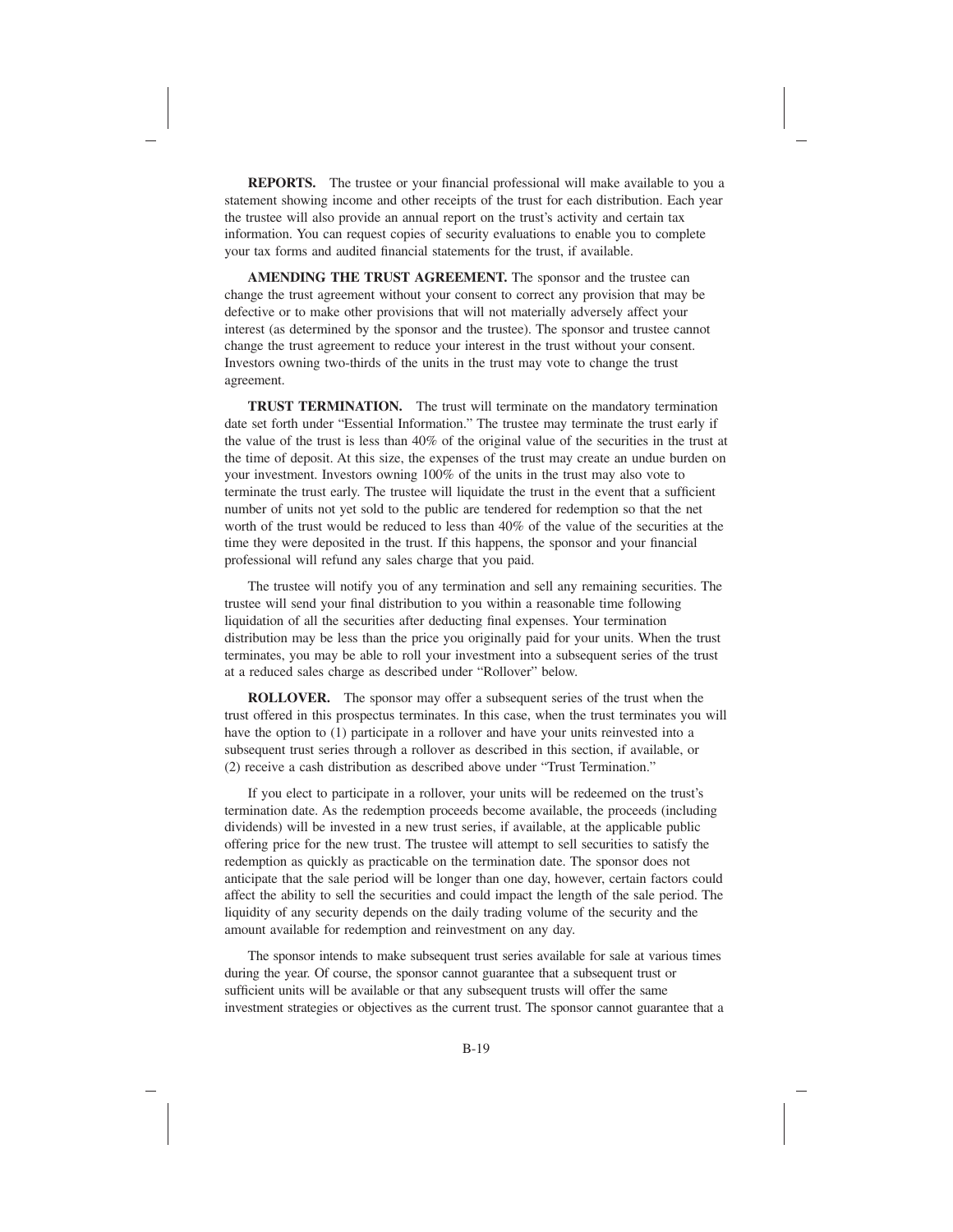rollover will avoid any negative market price consequences resulting from trading large volumes of securities. Market price trends may make it advantageous to sell or buy securities more quickly or more slowly than permitted by the trust's procedures. The sponsor may, in its sole discretion, modify a rollover or stop creating units of a trust at any time regardless of whether all proceeds of unitholders have been reinvested in a rollover. The sponsor may decide not to offer the rollover option upon 60 days notice. Cash which has not been reinvested in a rollover will be distributed to unitholders shortly after the termination date. Rollover participants may receive taxable dividends or realize taxable capital gains which are reinvested in connection with a rollover but may not be entitled to a deduction for capital losses due to the "wash sale" tax rules. Due to the reinvestment in a subsequent trust, no cash will be distributed to pay any taxes. See "Tax Status."

**THE SPONSOR.** The sponsor is Hennion & Walsh, Inc., a New Jersey corporation. The sponsor is a full service broker-dealer, registered under the Securities Exchange Act of 1934. The sponsor was established in 1989 and is a member of the Financial Industry Regulatory Authority, Inc. and the Securities Investor Protection Corporation. The sponsor maintains its principal business office in Parsippany, New Jersey. If the sponsor fails to or cannot perform its duties as sponsor or becomes bankrupt, the trustee may replace the sponsor, continue to operate the trust without a sponsor or terminate the trust. The sponsor may also resign by notifying the trustee.

The sponsor and the trust have adopted a code of ethics requiring the sponsor's employees who have access to information on trust transactions to report personal securities transactions. The purpose of the code is to avoid potential conflicts of interest and to prevent fraud, deception or misconduct with respect to the trust.

The sponsor or an affiliate may use the list of securities in the trust in its independent capacity (which may include acting as an investment adviser or broker-dealer) and distribute this information to various individuals and entities. The sponsor or an affiliate may recommend or effect transactions in the securities. This may also have an impact on the price the trust pays for the securities and the price received upon unit redemption or trust termination. For example, some or all of the securities in the trust may also be owned by other clients of the sponsor and its affiliates. However, because the trust is not a managed fund or because these clients have differing investment objectives, the sponsor or its affiliates may sell or recommend the sale of certain securities from those accounts in instances where a sale by the trust would not occur or would be impermissible, such as to maximize return by taking advantage of market fluctuations. The sponsor may act as agent or principal in connection with the purchase and sale of securities, including those held by the trust, and may act as a specialist market maker in the securities. The sponsor may also issue reports and make recommendations on the securities in the trust. The sponsor or an affiliate may have participated in a public offering of one or more of the securities in the trust. The sponsor, an affiliate or their employees may have a long or short position in these securities or related securities. An officer, director or employee of the sponsor or an affiliate may be an officer or director for the issuers of the securities.

**THE SUPERVISOR.** The supervisor is Hennion & Walsh Asset Management, Inc., a New Jersey corporation. The supervisor is an affiliate of the sponsor and is an investment adviser registered with the Securities and Exchange Commission. The sponsor may remove and replace the supervisor in some cases without your consent. The supervisor may also resign by notifying the sponsor and trustee.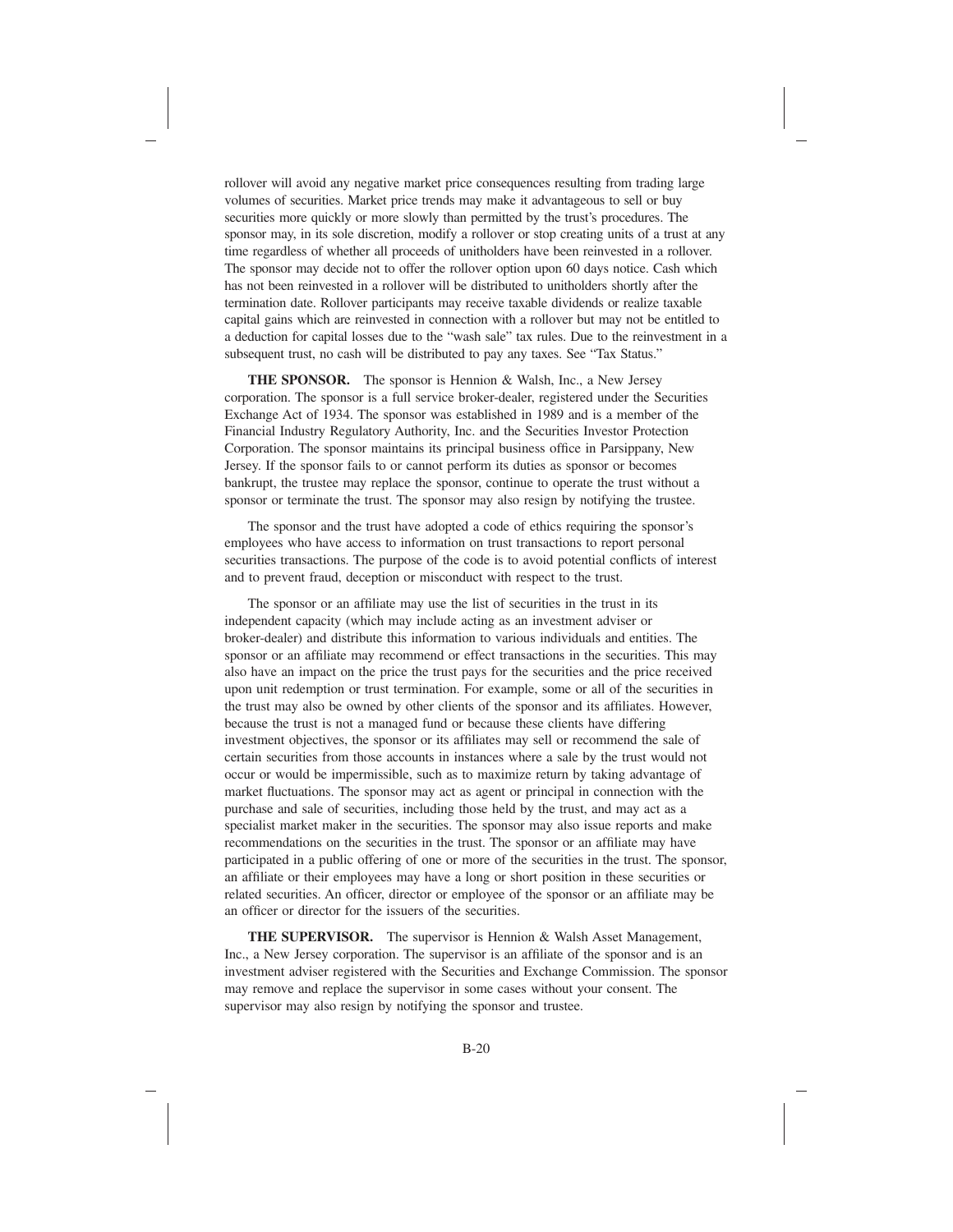**THE TRUSTEE.** The Bank of New York Mellon is the trustee of the trust with its principal unit investment trust division offices located at 2 Hanson Place, 12th Floor, Brooklyn, New York 11217. You can contact the trustee by calling the telephone number on the back cover of this prospectus or by writing to its unit investment trust office. The sponsor may remove and replace the trustee in some cases without your consent. The trustee may also resign by notifying the sponsor.

#### **TRUST EXPENSES AND CHARGES**

The trust will pay various fees and expenses to conduct its operations. The "Fee Table" in this prospectus shows the estimated amount of these fees and expenses.

The sponsor will receive a fee from the trust for creating and developing the trust, including determining the trust's objectives, policies, composition and size, selecting service providers and information services and for providing other similar administrative and ministerial functions. This "creation and development fee" is a charge of \$0.05 per unit outstanding at the end of the initial offering period. The trustee will deduct this amount from the trust's assets as of the close of the initial offering period. The sponsor does not use this fee to pay distribution expenses or as compensation for sales efforts. This fee will not be deducted from proceeds received upon a repurchase, redemption or exchange of units before the close of the initial public offering period.

The trust will pay a fee to the trustee for its services. The trustee also benefits when it holds cash for the trust in non-interest bearing accounts.

The supervisor will be compensated for providing portfolio supervisory services as well as bookkeeping and other administrative services to the trust. This fee may exceed the actual cost of providing portfolio supervisory, bookkeeping and administrative services for the trust, but at no time will the total amount received for such services rendered to all series of the Smart Trusts in any calendar year exceed the aggregate cost to the portfolio supervisor of supplying such services in such year.

The sponsor may receive brokerage fees when the trust uses it as agent in buying or selling securities. As authorized by the trust indenture, the trustee may employ a subsidiary or affiliate of the trustee to act as broker to execute certain transactions for a trust. The trust will pay for such services at standard commission rates.

The portfolio supervisor fee for bookkeeping and other administrative services and the trustee's fee are based on the largest aggregate number of units of the trust outstanding at any time during the period for which the compensation is paid. These fees may be adjusted for inflation without unitholders' approval, but in no case will the annual fee paid to the sponsor or its affiliates for providing services to all unit investment trusts be more than the actual cost of providing such services in such year.

The trust will also pay general operating expenses, such as trustee expenses (including legal and auditing expenses), various governmental charges, fees for extraordinary trustee services, costs of taking action to protect the trust, costs of indemnifying the trustee and the sponsor, legal fees and expenses, and expenses incurred in contacting you. The trust may pay the costs of updating its registration statement each year. The trustee will generally pay trust expenses from distributions received on the securities but in some cases may sell securities to pay trust expenses.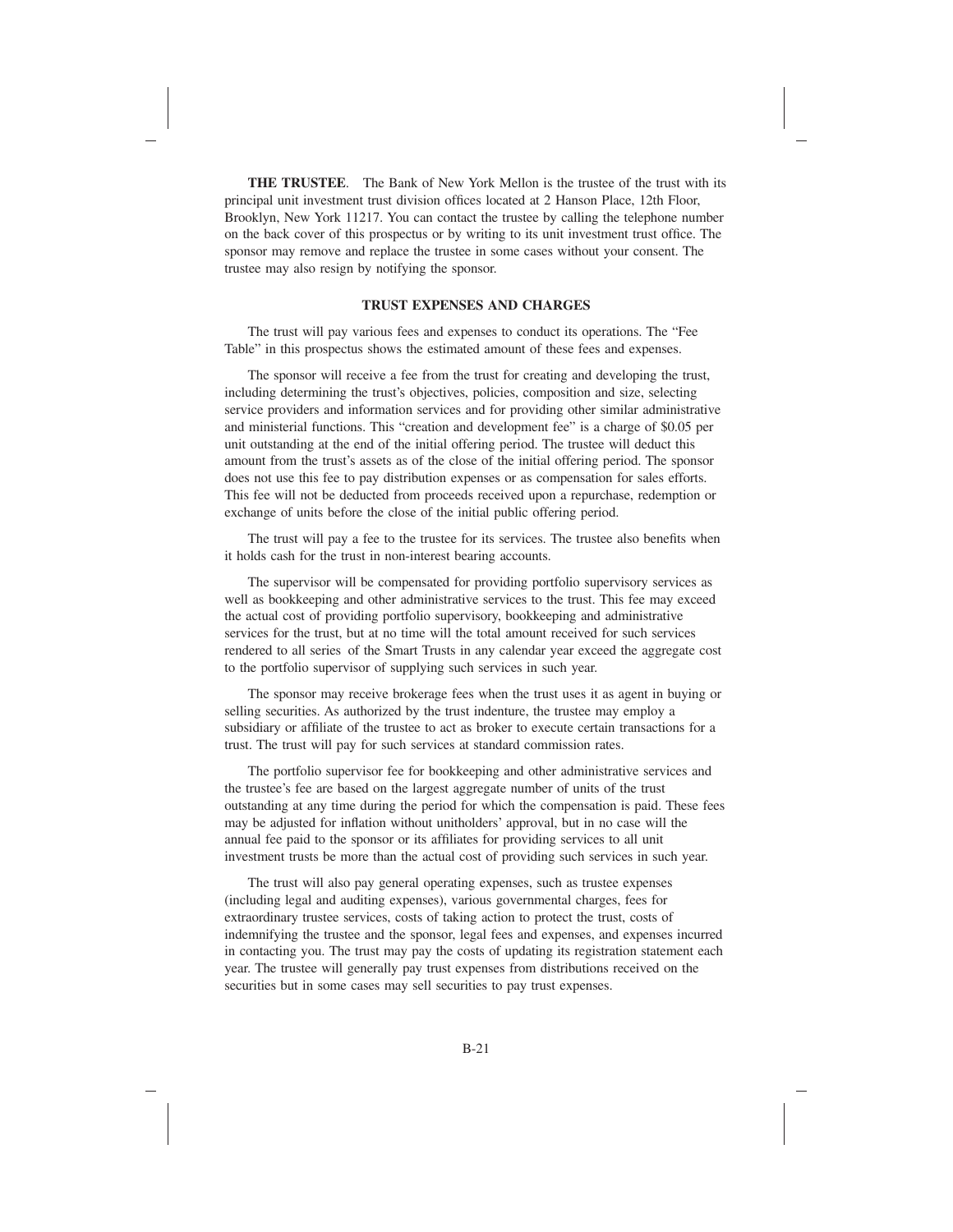The trust will also indirectly bear the expenses of any funds in the trust portfolio. While the trust will not pay these expenses directly out of its assets, these expenses are shown in the trust's annual operating expenses in the "Fee Table" in this prospectus to illustrate the impact of these expenses.

### **TAX STATUS**

This section summarizes some of the main U.S. federal income tax consequences of owning units of the trust. This section is current as of the date of this prospectus. Tax laws and interpretations change frequently, and these summaries do not describe all of the tax consequences to all taxpayers. For example, these summaries generally do not describe your situation if you are a corporation, a non-U.S. person, a broker/dealer, or other investor with special circumstances. In addition, this section does not describe your state, local or foreign tax consequences.

This federal income tax summary is based in part on the advice of counsel to the sponsor. The Internal Revenue Service could disagree with any conclusions set forth in this section. In addition, our counsel was not asked to review, and has not reached a conclusion with respect to the federal income tax treatment of the assets to be deposited in the trust. This may not be sufficient for you to use for the purpose of avoiding penalties under federal tax law.

As with any investment, you should seek advice based on your individual circumstances from your own tax advisor.

**TRUST STATUS.** The trust intends to qualify as a "regulated investment company" under the federal tax laws. If the trust qualifies as a regulated investment company and distributes its income as required by the tax law, the trust generally will not pay federal income taxes. An adverse federal income tax audit of a partnership that the trust invests in could result in the trust being required to pay federal income tax or pay a deficiency dividend (without having received additional cash).

**DISTRIBUTIONS.** Trust distributions are generally taxable. After the end of each year, you will receive a tax statement that separates the trust's distributions into three categories: ordinary income distributions, capital gain dividends and return of capital.

Ordinary income distributions are generally taxed at your ordinary tax rate; however, as further discussed below, certain ordinary income distributions received from the trust may be taxed at the capital gains tax rates. Generally, you will treat all capital gain dividends as long-term capital gains regardless of how long you have owned units. To determine your actual tax liability for your capital gain dividends, you must calculate your total net capital gain or loss for the tax year after considering all of your other taxable transactions, as described below. In addition, the trust may make distributions that represent a return of capital for tax purposes and thus will generally not be taxable to you. The tax status of your distributions from the trust is not affected by whether you reinvest your distributions in additional units or receive them in cash. The income from the trust that you must take into account for federal income tax purposes is not reduced by amounts used to pay a deferred sales charge, if any. The tax laws may require you to treat distributions made to you in January as if you had received them on December 31 of the previous year. Income from the trust may also be subject to a 3.8 percent "medicare tax." This tax generally applies to your net investment income if your adjusted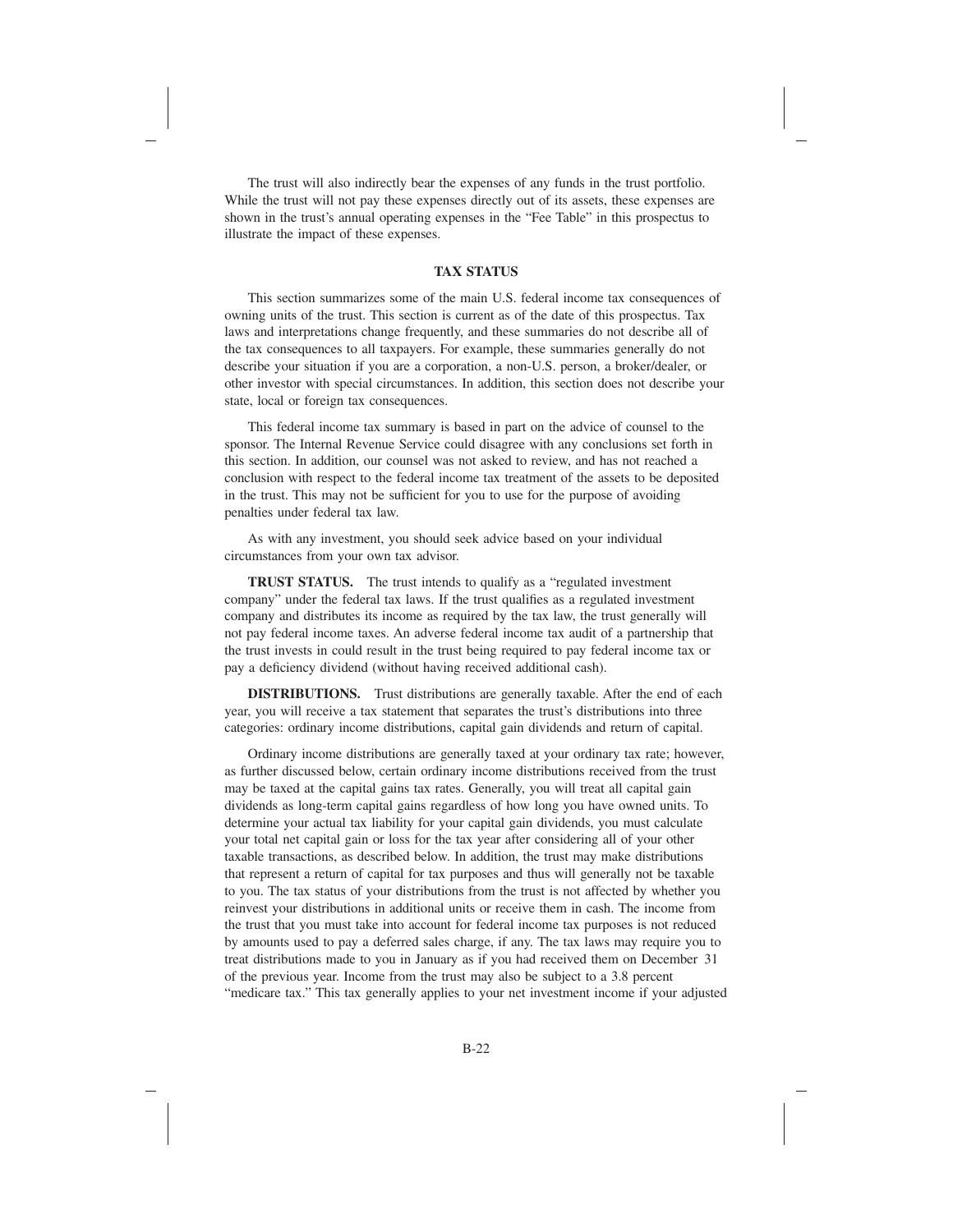gross income exceeds certain threshold amounts, which are \$250,000 in the case of married couples filing joint returns and \$200,000 in the case of single individuals.

**DIVIDENDS RECEIVED DEDUCTION.** A corporation that owns units generally will not be entitled to the dividends received deduction with respect to many dividends received from the trust because the dividends received deduction is generally not available for distributions from regulated investment companies. However, certain ordinary income dividends on units that are attributable to qualifying dividends received by the trust from certain corporations may be reported by the trust as being eligible for the dividends received deduction.

**SALE OR REDEMPTION OF UNITS.** If you sell or redeem units, you will generally recognize a taxable gain or loss. To determine the amount of this gain or loss, you must subtract your tax basis in your units from the amount you receive in the transaction. Your tax basis in your units is generally equal to the cost of your units, generally including sales charges. In some cases, however, you may have to adjust your tax basis after you purchase units.

**CAPITAL GAINS AND LOSSES AND CERTAIN ORDINARY INCOME DIVIDENDS**. If you are an individual, the maximum marginal stated federal tax rate for net capital gain is generally 20% for taxpayers in the 39.6% tax bracket, 15% for taxpayers in the 25%, 28%, 33% and 35% tax brackets and 0% for taxpayers in the 10% and 15% tax brackets. Capital gains may also be subject to the "medicare tax" described above. Some portion of your capital gain dividends may be subject to higher maximum marginal stated federal income tax rates. For example, if some portion of your capital gain dividend is attributable to the trust's interest in a master limited partnership, that portion may be subject to a maximum marginal stated federal income tax rate of 28%, rather than the rates set forth above. In addition, capital gain received from assets held for more than one year that is considered "unrecaptured section 1250 gain" (which may be the case, for example, with some capital gains attributable to equity interests in real estate investment trusts that constitute interests in entities treated as real estate investment trusts for federal income tax purposes) is taxed at a maximum marginal stated federal tax rate of 25%. In the case of capital gain dividends, the determination of which portion of the capital gain dividend, if any, is subject to the 28% tax rate or the 25% tax rate, will be made based on rules prescribed by the U.S. Treasury.

Net capital gain equals net long-term capital gain minus net short-term capital loss for the taxable year. Capital gain or loss is long-term if the holding period for the asset is more than one year and is short-term if the holding period for the asset is one year or less. You must exclude the date you purchase units to determine your holding period. However, if you receive a capital gain dividend from the trust and sell your unit at a loss after holding it for six months or less, the loss will be recharacterized as long-term capital loss to the extent of the capital gain dividend received. The tax rates for capital gains realized from assets held for one year or less are generally the same as for ordinary income. The Internal Revenue Code treats certain capital gains as ordinary income in special situations.

Ordinary income dividends received by an individual unitholder from a regulated investment company such as the trust are generally taxed at the same rates that apply to net capital gain (as discussed above), provided certain holding period requirements are satisfied and provided the dividends are attributable to qualifying dividends received by the trust itself. Distributions with respect to shares in real estate investment trusts are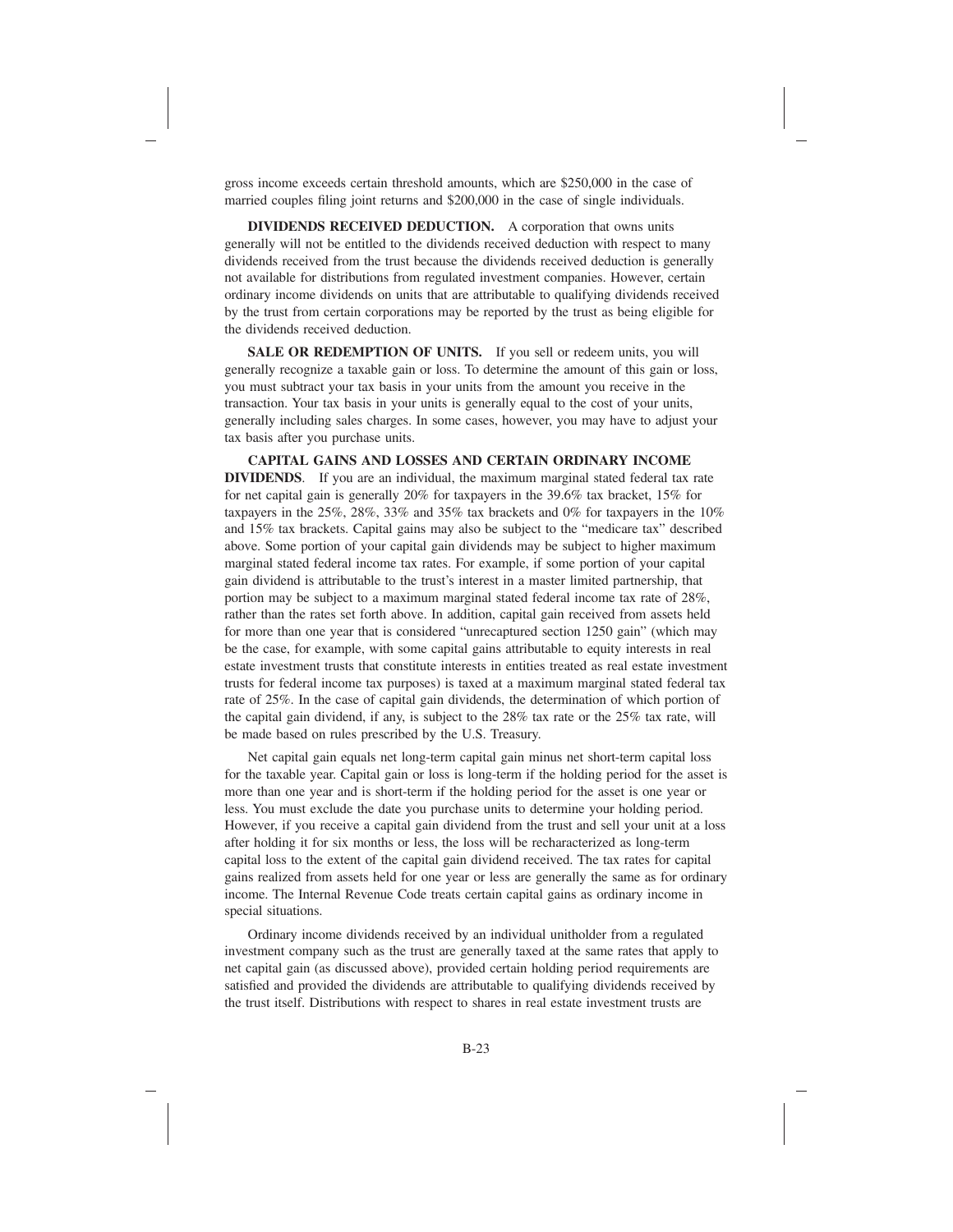qualifying dividends only in limited circumstances. The trust will provide notice to its unitholders of the amount of any distribution which may be taken into account as a dividend which is eligible for the capital gains tax rates.

**IN KIND DISTRIBUTIONS.** Under certain circumstances, as described in this prospectus, you may receive an in-kind distribution of trust securities when you redeem units or when the trust terminates. This distribution will be treated as a sale for federal income tax purposes and you will generally recognize gain or loss, generally based on the value at that time of the securities and the amount of cash received. The Internal Revenue Service could however assert that a loss could not be currently deducted.

**EXCHANGES.** If you elect to have your proceeds from the trust rolled over into a future trust, the exchange would generally be considered a sale for federal income tax purposes.

**DEDUCTIBILITY OF TRUST EXPENSES.** Expenses incurred and deducted by the trust will generally not be treated as income taxable to you. In some cases, however, you may be required to treat your portion of these trust expenses as income. In these cases you may be able to take a deduction for these expenses. However, certain miscellaneous itemized deductions, such as investment expenses, may be deducted by individuals only to the extent that all of these deductions exceed 2% of the individual's adjusted gross income. Some individuals may also be subject to further limitations on the amount of their itemized deductions, depending on their income.

**FOREIGN TAX CREDIT.** If the trust invests in any foreign securities, the tax statement that you receive may include an item showing foreign taxes the trust paid to other countries. In this case, dividends taxed to you will include your share of the taxes the trust paid to other countries. You may be able to deduct or receive a tax credit for your share of these taxes.

**INVESTMENTS IN CERTAIN FOREIGN CORPORATIONS.** If the trust holds an equity interest in any "passive foreign investment companies" ("PFICs"), which are generally certain foreign corporations that receive at least 75% of their annual gross income from passive sources (such as interest, dividends, certain rents and royalties or capital gains) or that hold at least 50% of their assets in investments producing such passive income, the trust could be subject to U.S. federal income tax and additional interest charges on gains and certain distributions with respect to those equity interests, even if all the income or gain is timely distributed to its unitholders. The trust will not be able to pass through to its unitholders any credit or deduction for such taxes. The trust may be able to make an election that could ameliorate these adverse tax consequences. In this case, the trust would recognize as ordinary income any increase in the value of such PFIC shares, and as ordinary loss any decrease in such value to the extent it did not exceed prior increases included in income. Under this election, the trust might be required to recognize in a year income in excess of its distributions from PFICs and its proceeds from dispositions of PFIC stock during that year, and such income would nevertheless be subject to the distribution requirement and would be taken into account for purposes of the 4% excise tax. Dividends paid by PFICs are not treated as qualified dividend income.

**FOREIGN INVESTORS.** If you are a foreign investor (i.e., an investor other than a U.S. citizen or resident or a U.S. corporation, partnership, estate or trust), you should be aware that, generally, subject to applicable tax treaties, distributions from the trust will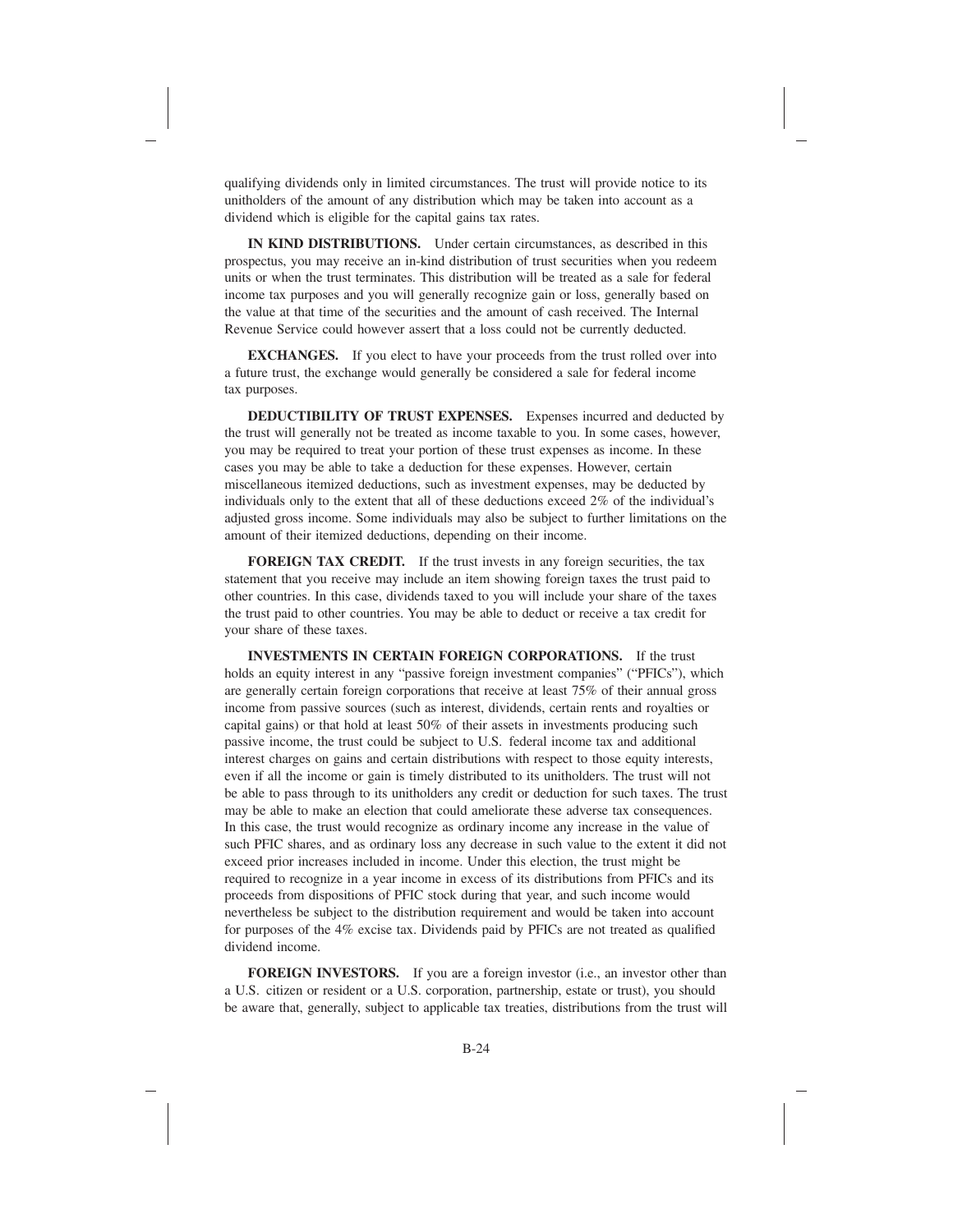be characterized as dividends for federal income tax purposes (other than dividends which the trust properly reports as capital gain dividends) and will be subject to U.S. income taxes, including withholding taxes, subject to certain exceptions described below. However, distributions received by a foreign investor from the trust that are properly reported by the trust as capital gain dividends may not be subject to U.S. federal income taxes, including withholding taxes, provided that the trust makes certain elections and certain other conditions are met. Distributions from a trust that are properly reported by the trust as an interest-related dividend attributable to certain interest income received by the trust or as a short-term capital gain dividend attributable to certain net short-term capital gain income received by the trust may not be subject to U.S. federal income taxes, including withholding taxes when received by certain foreign investors, provided that the trust makes certain elections and certain other conditions are met. In addition, distributions in respect of units may be subject to a U.S. withholding tax of 30% in the case of distributions to (i) certain non-U.S. financial institutions that have not entered into an agreement with the U.S. Treasury to collect and disclose certain information and are not resident in a jurisdiction that has entered into such an agreement with the U.S. Treasury and (ii) certain other non-U.S. entities that do not provide certain certifications and information about the entity's U.S. owners. Dispositions of units by such persons may be subject to such withholding after December 31, 2018. You should consult your tax advisor regarding potential foreign, state or local taxation with respect to your units.

### **OTHER MATTERS**

**LEGAL MATTERS.** Chapman and Cutler LLP acts as counsel for the sponsor and the trust. Dorsey & Whitney LLP acts as counsel for the trustee.

**INDEPENDENT REGISTERED PUBLIC ACCOUNTING FIRM.** The "Statement of Financial Condition" and the "Portfolio of Investments" in this prospectus are included herein in reliance upon the report of Grant Thornton LLP, independent registered public accounting firm, and upon the authority of that firm as experts in accounting and auditing.

**ADDITIONAL INFORMATION.** This prospectus does not contain all the information in the registration statement that the trust filed with the Securities and Exchange Commission. The Information Supplement, which was filed with the Securities and Exchange Commission, includes more detailed information about the investment risks and certain information about the trust. You can obtain the Information Supplement by contacting the sponsor or the Securities and Exchange Commission as indicated on the back cover of this prospectus. This prospectus incorporates the Information Supplement by reference (it is legally considered part of this prospectus).